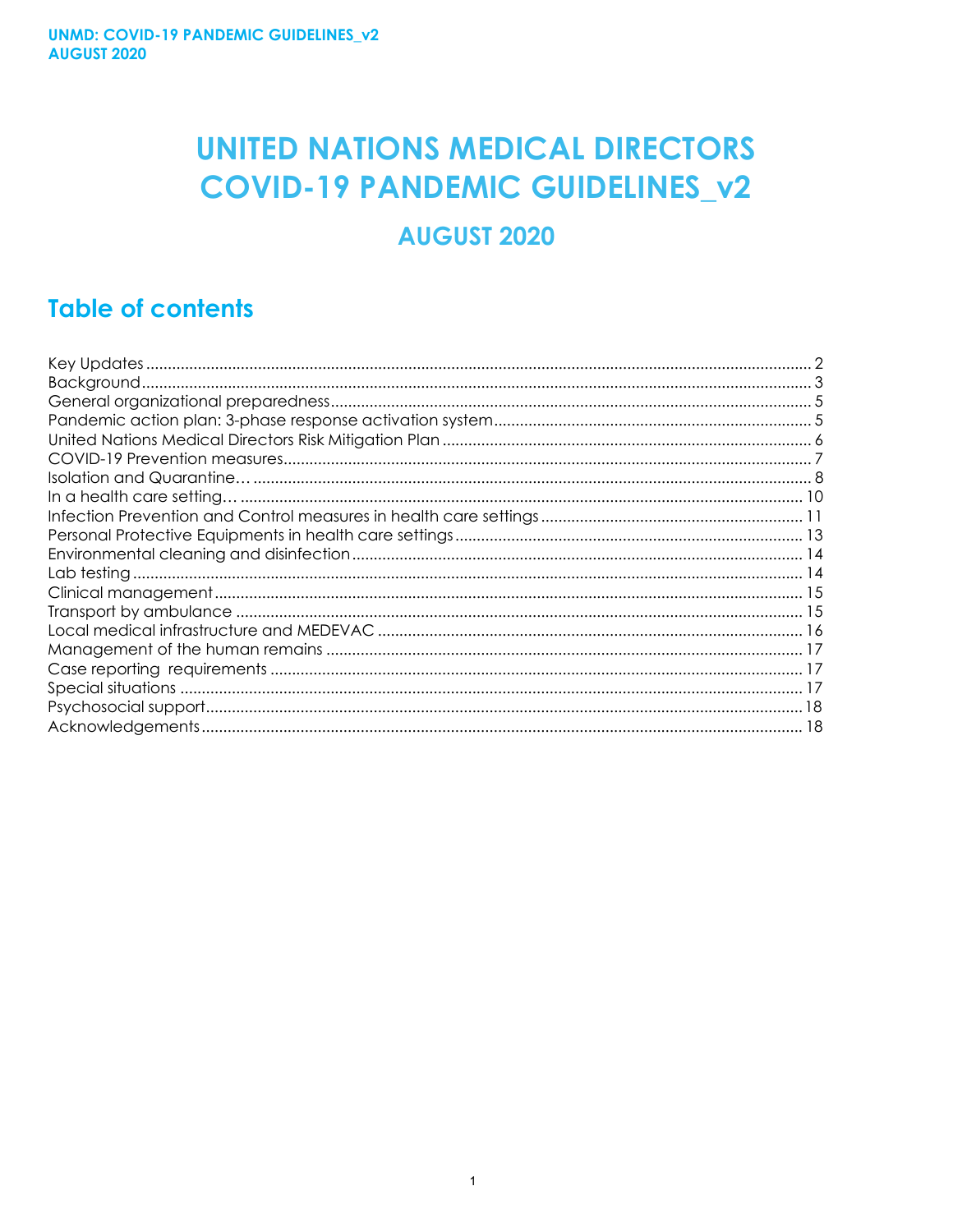#### <span id="page-1-0"></span>**KEY UPDATES:**

# **Updates made to version 2 of this document as compared to version 1 (published in March 2020) are as follows:**

- 1. Additional information about clinical features has been added to the "Disease Characteristics" section.
- 2. Updates to the "Disease Severity" section have been made including multisystem inflammatory syndrome in children and adolescents (MIS-C) temporally related toCOVID-19.
- 3. Consideration for a non-medical mask (also known as cloth mask or fabric mask) is included in the "In a Community Setting" section.
- 4. Information on asymptomatic and pre-symptomatic transmission has beenadded.
- 5. Updated information on case fatality ratio has beenincluded.
- 6. Isolation duration "In a Community Setting" has been updated to reflect recent WHO guidance and has been included in the isolation section aswell.
- 7. Link to updated WHO guidance on environmental cleaning and disinfection has been added.
- 8. Comment on asymptomatic testing has been added to the "Laboratory Testing" section.
- 9. UN Model of Care link added to "Local Medical Structure and Medevac" section.
- 10. Updates to "Management of Human Remains" section and link to WHO guidance on body bags and management of dead body in the context of COVD-19 has been added including links to ICD codes.
- 11. Information and links on contact tracing added to the section on "management of contacts and quarantine".
- 12. Updates to "Pregnant and Breastfeeding Women" section to support breastfeeding with appropriate precautions are included.
- 13. Additional information on "Management of Contacts and Quarantine" has been included.
- 14. Diagrams to assist in the differentiation between quarantine and isolation have been addedfor additional clarity.
- 15. Information in bed placement in congregate settings in UN duty stations has been added.
- 16. WHO case definition information and link have beenupdated.
- 17. All hyperlinks updated to current available/new ones.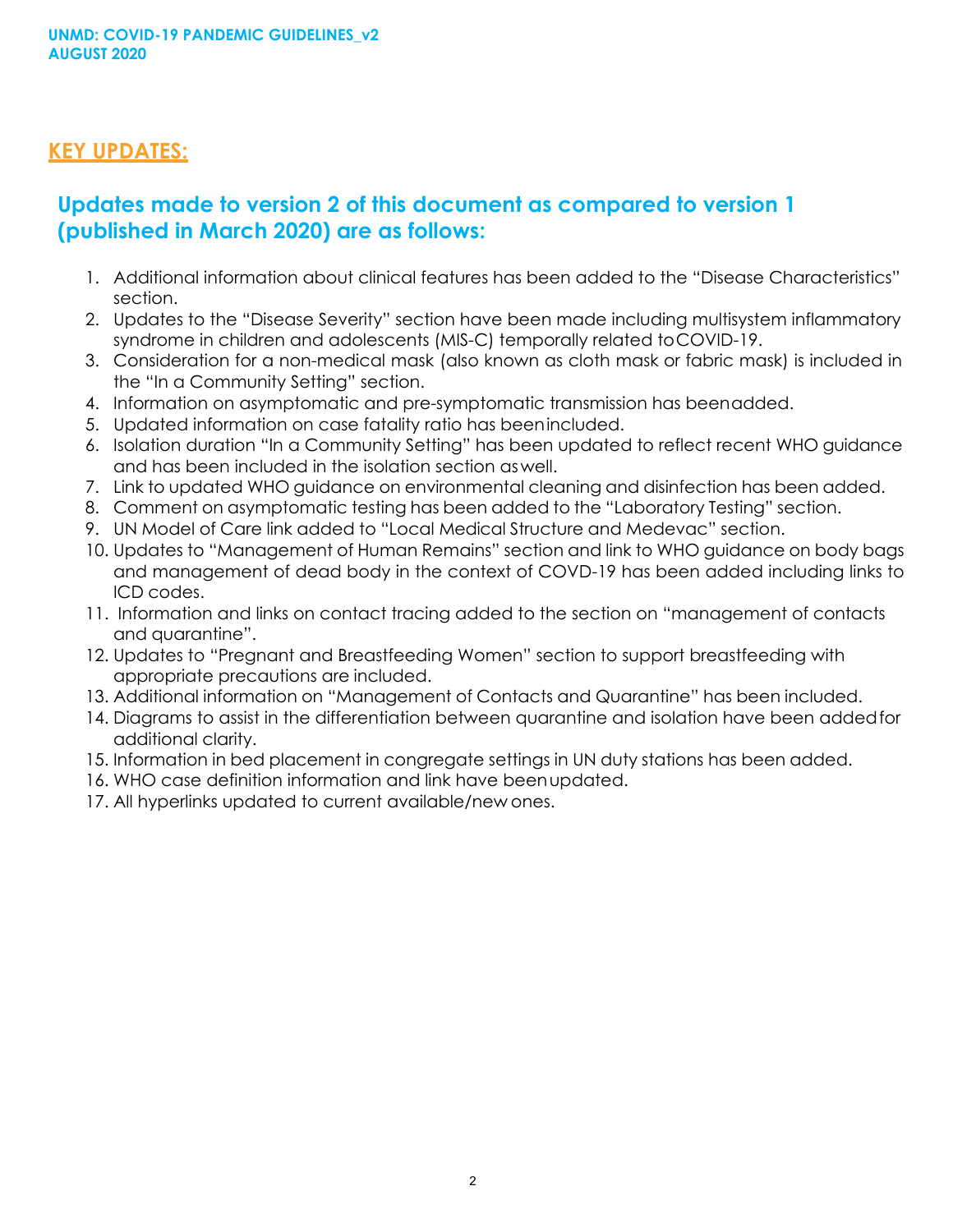#### **BACKGROUND**

#### **SCOPE AND PURPOSE**

This United Nations Medical Director's document provides guidance and tools on COVID-19 Pandemic Preparedness to ensure a **consistent and coordinated public health response across the UN System**. This guidance should be adapted to local authorities' and local WHO office's protocols, where available. The emerging evidence on COVID-19 continues to evolve and further updates may be made to this quidance as new evidence emerges. For any questions on this document, contact [dos](mailto:dos-dhmosh-public-health@un.org)[dhmosh-public-](mailto:dos-dhmosh-public-health@un.org)[health@un.org](mailto:health@un.org)

#### **DISEASE CHARACTERISTICS**

In late 2019, a novel coronavirus, Severe Acute Respiratory Syndrome Coronavirus 2 (SARS-CoV-2),was identified as the cause of an outbreak of an acute respiratory illness in Wuhan, China. In February 2020, the World Health Organisations (WHO) designated the disease as COVID-19, which stands for coronavirus disease 2019 which is the disease caused by the virus SARS-CoV-2.

Since the first reports of COVID-19, the infection has spread worldwide, prompting the WHO to declare a public health emergency of international concern in late January 2020 and characterize it as a pandemic in March 2020. As of August 10, 2020 there have been over 20 million COVID-19 cases globally. For the latest situation report from WHO, see <https://www.who.int/emergencies/diseases/novel-coronavirus-2019/situation-reports/>

**Person-to-person transmission** of SARS-CoV-2 is thought to occur mainly via respiratory droplets generated by coughing and sneezing, and to a lesser extent through direct or indirect contact with contaminated surfaces or objects (fomites) i.e. droplet and contact transmission. Respiratory droplets are <5 micrometres and typically do not travel more than 1-2 meters and do not linger in the air. Airborne transmission can occur during certain medical procedures called aerosol generating procedures. Some outbreaks reports related to indoor crowded spaces have suggested the possibility of aerosol transmission, together with droplet transmission. Examples include outbreaks related to choir practice, in restaurants or fitness classes. The WHO and the scientific community are actively evaluating the role that airborne transmission might play in the spread of COVID-19. For more information on transmission please see: [https://www.who.int/publications/i/item/modes-of-transmission-of-virus](https://www.who.int/publications/i/item/modes-of-transmission-of-virus-causing-covid-19-implications-for-ipc-precaution-recommendations)[causing-covid-19-implications-for-ipc-precaution-recommendations.](https://www.who.int/publications/i/item/modes-of-transmission-of-virus-causing-covid-19-implications-for-ipc-precaution-recommendations) It is thought that individuals are able to transmit COVID-19 up to 48 hours before the onset of symptoms as SARS-CoV-2 RNA has been detected in people 1-3 days before symptom onset with the highest viral loads detected around the day of symptom onset. The **incubation period** is thought to be 2-14 days following exposure, though most cases occur around 5 days after exposure. Both **asymptomatic and pre-symptomatic spreads**  have been described and viable virus has been detected in these patient populations.

**Spectrum of symptomatic infection** varies from **mild to critical**. The most common symptoms of COVID-19 are fever, cough and shortness of breath. Some patients may have myalgia, weakness/fatigue, nasal congestion, coryza, dyspnea, sore throat, conjunctivitis, headache or anorexia, nausea, vomiting, diarrhea and altered mental status. Individuals might present with only one of these symptoms while others have a combination of the symptoms previously mentioned. Other signs including anosmia and ageusia have also been described in the literature sometimes preceding the onset of respiratory symptoms. Cutaneous findings have also been described with COVID-19 including but not limited to "COVID toes". Most people experience **mild or moderate** symptoms and can be managed at home (non-hospital setting). These symptoms are non-specific and can mimic other respiratory illnesses such as those caused by the seasonal influenza and other respiratory viruses.Severe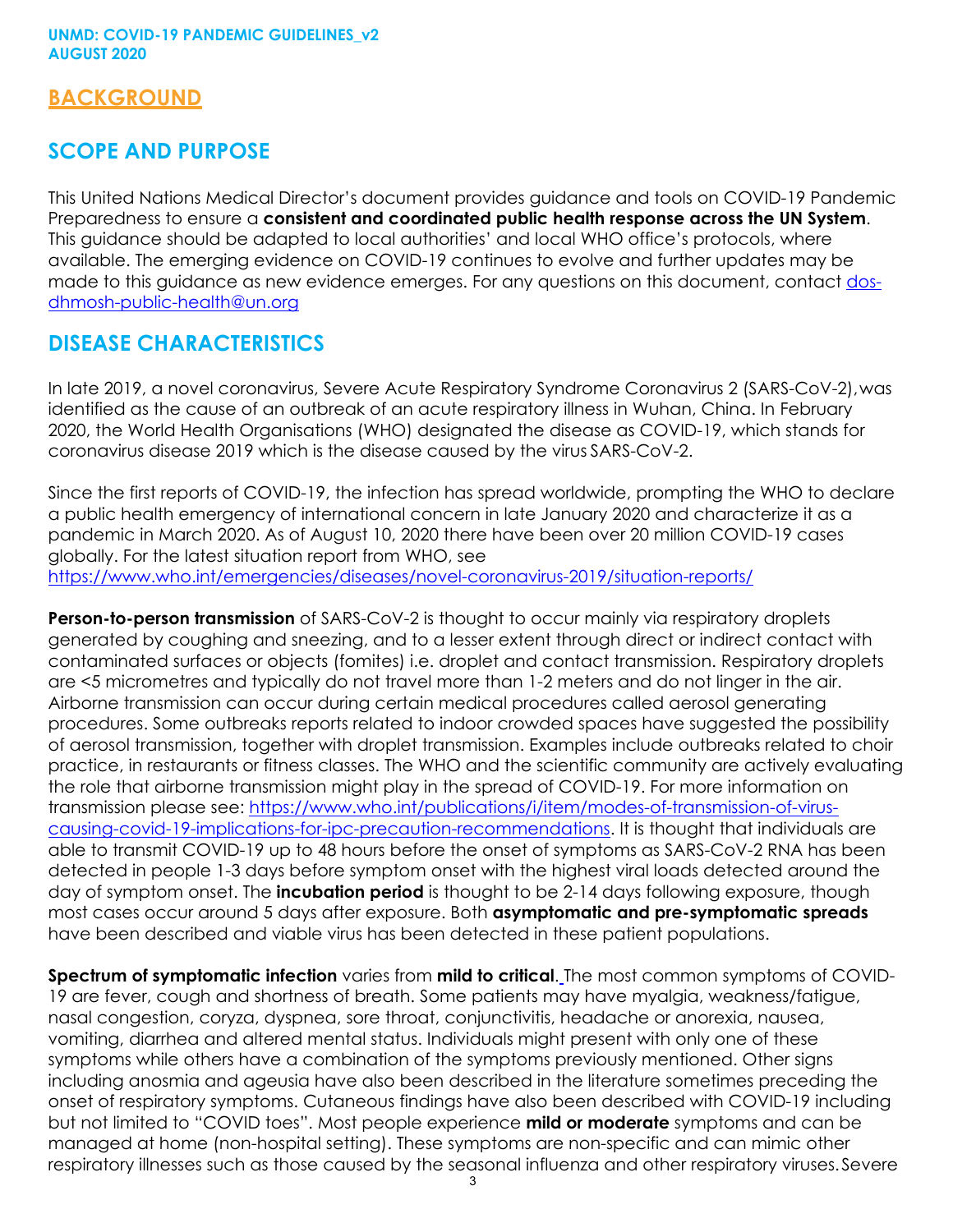or critical illness can present with pneumonia, ARDS and sepsis. For more information refer to WHO's case definition for a suspected, probable and lab-confirmed case available at <https://www.who.int/publications/i/item/who-2019-nCoV-surveillanceguidance-2020.7>

**Asymptomatic** infections have also been described. The full extent of those who are truly asymptomatic (versus those who are pre-symptomatic - meaning that they have not developed symptoms yet but will) remains unknown and ongoing area of study. For more information on asymptomatic infection and transmission please see: [https://www.who.int/news](https://www.who.int/news-room/commentaries/detail/transmission-of-sars-cov-2-implications-for-infection-prevention-precautions)[room/commentaries/detail/transmission-of-sars-cov-2-implications-for-infection-prevention-precautions](https://www.who.int/news-room/commentaries/detail/transmission-of-sars-cov-2-implications-for-infection-prevention-precautions)

Complications of COVID-19 include coagulopathy such as stroke and clots, and neurological complications such as encephalopathy and delirium have also been described. See <https://www.who.int/publications-detail/clinical-management-of-covid-19> for more information.

A syndrome thought to be linked to COVID-19 was first seen in the United Kingdom and then elsewhere in the world. More information is available at: [https://www.who.int/publications/i/item/multisystem](https://www.who.int/publications/i/item/multisystem-inflammatory-syndrome-in-children-and-adolescents-with-covid-19)[inflammatory-syndrome-in-children-and-adolescents-with-covid-19](https://www.who.int/publications/i/item/multisystem-inflammatory-syndrome-in-children-and-adolescents-with-covid-19)

# **DISEASE SEVERITY / PLANNING ASSUMPTIONS**

Early in the pandemic, the largest cohort reported of >44,000 persons in China with symptomatic COVID-19 showed that illness can range from mild to critical:

- 40% of confirmed cases reported **mild disease** -- i.e. treatment is symptomatic and can be managed at home, and does not require inpatient care;
- 40% of confirmed cases reported **moderate disease** i.e. can be managed either at home, or as inpatient;
- 15% of confirmed cases reported **severe disease** i.e. requires oxygen therapy, has dyspnea, hypoxia, or >50 percent lung involvement on imaging within 24 to 48 hours;
- 5% of confirmed cases reported **critical disease** i.e. requires mechanical ventilation, has respiratory failure, shock, or multiorgan dysfunction.

In this study, all deaths occurred among patients with critical illness and the overall case fatality rate was 2.3%. It should be noted that the proportion of severe or fatal infections may vary by location and age. This may be due to distinct demographics of infection<sup>1</sup>.

Estimating mortality from COVID-19 can be done in two ways one is via the infection fatality ratio (IFR) which estimates the proportion of deaths amongst all those infected with the virus. The case fatality ratio (CFR) estimates the proportion of deaths amongst identified confirmed cases. Early in the pandemic the CFR was mainly used and has varied from <0.1% to >25% depending on the country. For more information see: [https://www.who.int/publications/i/item/WHO-2019-nCoV-Sci-Brief-Mortality-](https://www.who.int/publications/i/item/WHO-2019-nCoV-Sci-Brief-Mortality-2020)[2020](https://www.who.int/publications/i/item/WHO-2019-nCoV-Sci-Brief-Mortality-2020)

In terms of the impact of age on severity, to date, most of the fatal cases have occurred in patients with advanced age or underlying medical comorbidities. **Known risk factors** for severe COVID-19 and increased mortality are age >60 years (increasing with age), hypertension, diabetes, cardiovascular

<sup>1</sup> As an example, in Italy, 12 percent of all detected COVID-19 cases and 16 percent of all hospitalized patients were admitted to the intensive care unit; the estimated case fatality rate was 5.8 percent in mid-March [\[45\].](https://www.uptodate.com/contents/coronavirus-disease-2019-covid-19/abstract/45) In contrast, the estimated case fatality rate in mid-March in South Korea was 0.9 percent [\[46\].](https://www.uptodate.com/contents/coronavirus-disease-2019-covid-19/abstract/46) This may be related to distinct demographics of infection; in Italy, the median age of patients with infection was 64 years, whereas in Korea the median age was in the 40s.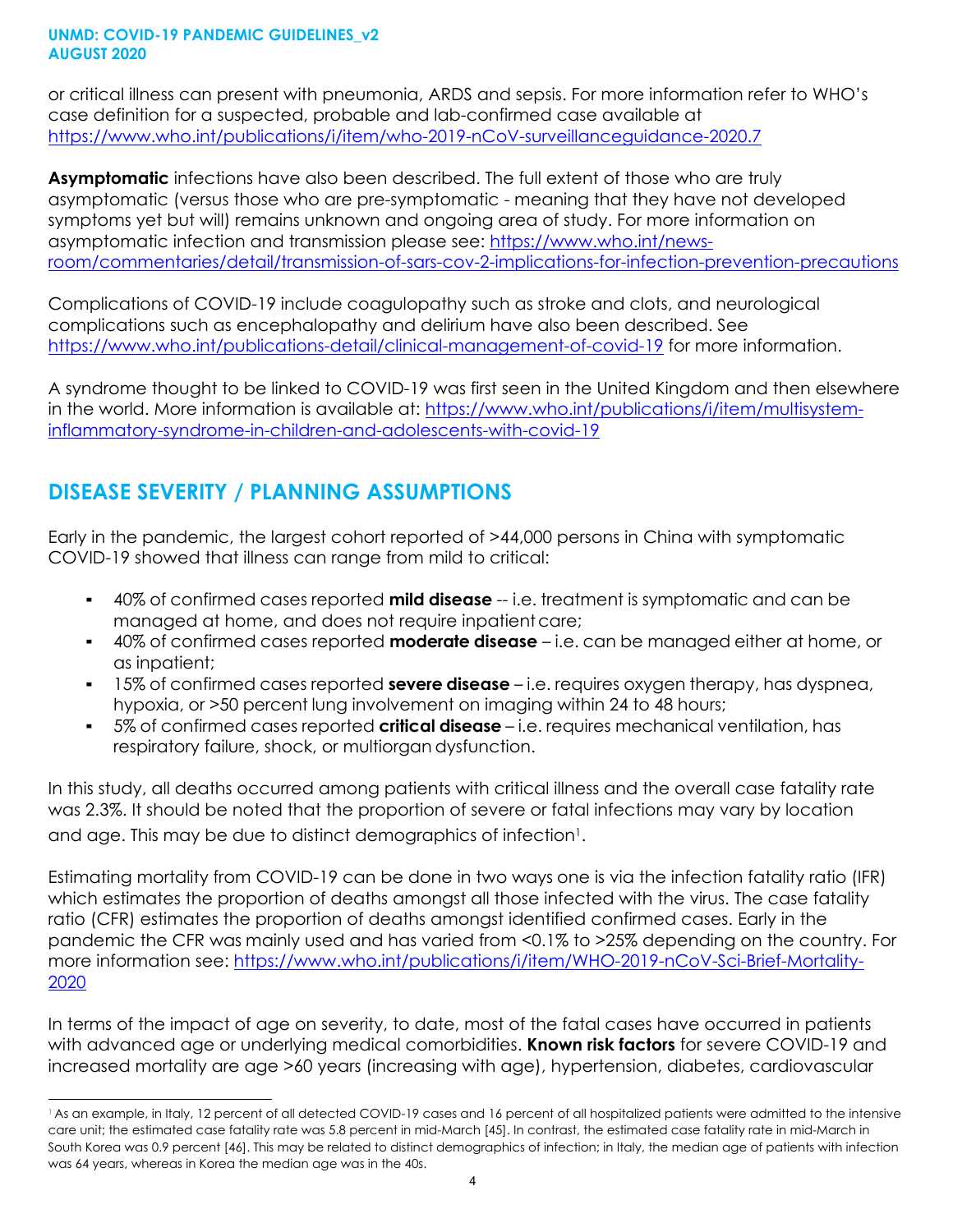disease, chronic lung disease, cerebrovascular disease, chronic kidney diseases, immunosuppression and cancer. Smoking is also a risk factor for severe disease2. A recent US CDC report suggests that pregnant women may be at increased risk for severe COVID-19 illness. For more information, see <https://www.cdc.gov/mmwr/volumes/69/wr/mm6925a1.htm>

The experience of several countries was that mortality was highest amongst older individuals, e.g. in China, 80 % of deaths occurring in those aged ≥65 years. Symptomatic infection in children appears to be uncommon; when it occurs, it is usually mild, although severe cases and few deaths have been reported.

Based on current information and studies, WHO estimates that **in a general population**, about **15% of COVID-19 cases will be severe** (requiring hospitalization and oxygen), and **5% of COVID-19 cases will be critical** (requiring ventilation), requiring significant health capacity and critical-care infrastructure. This reflects a higher level of severity compared to influenza and is likely due to the fact that many mild cases are not diagnosed.

It should be noted that the severity of cases and the case-fatality rate differ by age. **For the UN**, the case fatality rate in our UN personnel population **will vary according to the age-profile and underlying medical comorbidities of our workforce.**

# <span id="page-4-0"></span>**GENERAL ORGANIZATIONAL PREPAREDNESS**

# **GENERAL BUSINESS CONTINUITY AND COVID-19 PLANNING IN THE WORKPLACE**

Effective **business continuity planning (BCP)** is critical during the COVID-19 pandemic to ensure that the organization can function successfully with a minimal number of in-house personnel. Active reduction of the number of UN personnel on site as a means of physical distancing and reducing exposure to others is a potential strategy that the UN can implement to lower the risk of personnel exposure to sources of infection and should be in implementation phase during a pandemic. Flexible or alternative working arrangements should be strongly considered. Possible reduction in productivity should be accepted by all organizational levels and stakeholders and transparently communicated in time.

More information for COVID-19 preparedness in the workplace can be found at [https://www.un.org/en/coronavirus/reference-documents-administrators-and-managers.](https://www.un.org/en/coronavirus/reference-documents-administrators-and-managers) Resources here include comprehensive preparedness checklists to help you identify any gaps in preparedness, detailed guides to help you write your contingents plan, how to identify and manage suspect cases that occur in your workplace, a sample tabletop exercise scenario to guide on how to identify and manage suspect cases that occur in your workplace, and clear instructions on how to report any cases identified.

# <span id="page-4-1"></span>**PANDEMIC ACTION PLAN: 3-PHASE RESPONSE ACTIVATION SYSTEM**

In addition to the above tools for UN offices, **a "3-Phase Response Activation System"**, available at [https://hr.un.org/sites/hr.un.org/files/Coronavirus\\_ThreePhases\\_FINAL\\_0.pdf](https://hr.un.org/sites/hr.un.org/files/Coronavirus_ThreePhases_FINAL_0.pdf) is **used to manage and coordinate health emergency responses in the UN system, including for COVID-19**. This system can be activated in response to disease outbreak and other public health emergencies.

<sup>&</sup>lt;sup>2</sup> WHO Scientific Brief: Smoking and COVID-19. Available at:<https://www.who.int/news-room/commentaries/detail/smoking-and-covid-19> Accessed 31 May 2020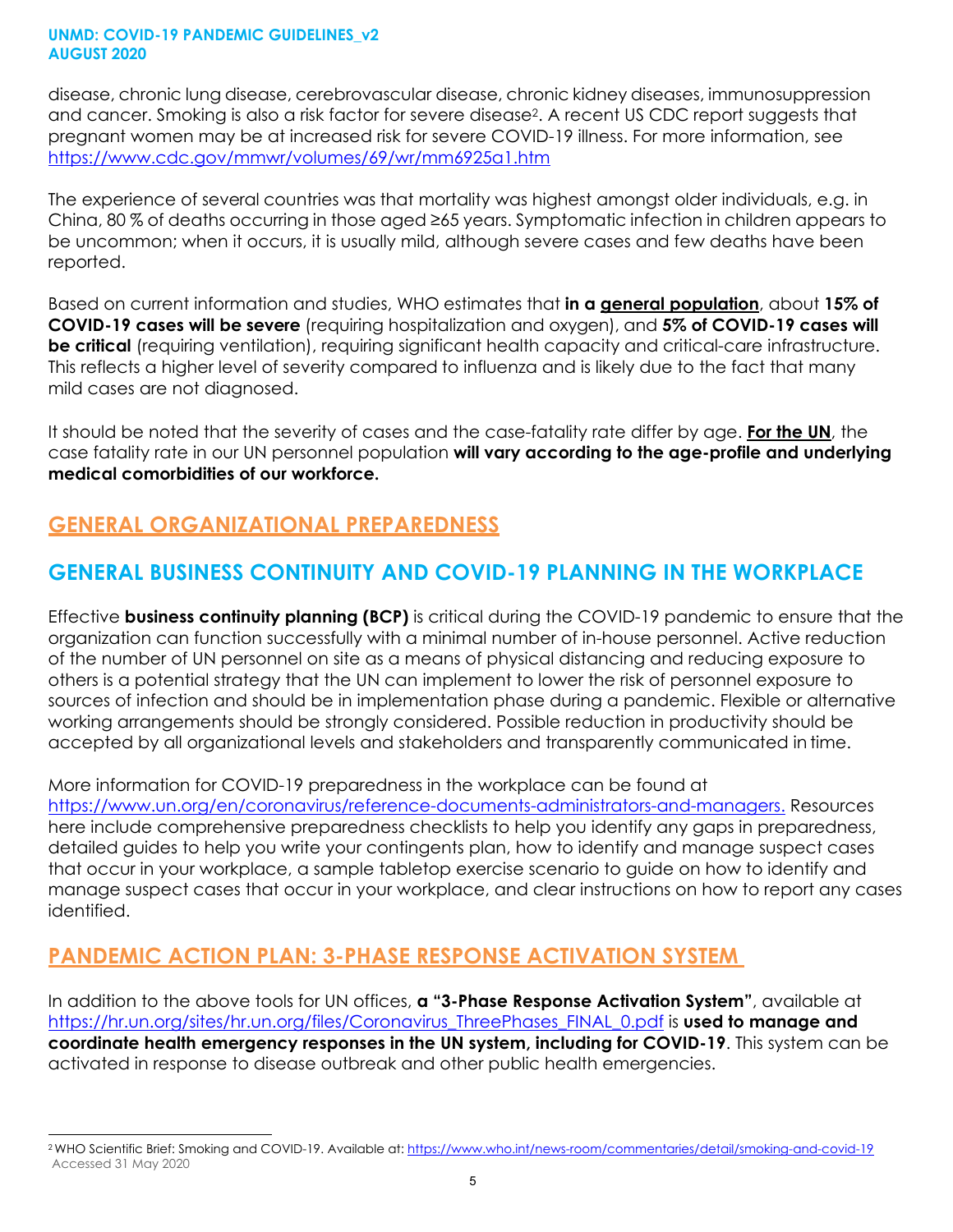All UN offices should develop or update their outbreak contingency plans to include the recommendations and corresponding actions suggested in these three phases. As per standard practice, all contingency plans should take into account local health authorities' and WHO office's advice and protocols.

#### **The 3 phases are:**

#### **PHASE 1: READINESS MODE**

In this mode, there is a specific outbreak of concern globally. All duty stations should get ready that such an outbreak may have an impact on their daily operations. It is therefore necessary to prepare, review and continuously update medical response plans and strategies, and starts preparedness actions as indicated, including awareness, disease-specific education and targeted communications. During this mode, duty stations should have an outbreak / health emergency contingency plan in place for the duty station and test it regularly. In this mode, all duty stations should be ready to ramp up quickly to the next phase of preparedness.

#### **PHASE 2: ACTIVE RISK REDUCTION MODE**

In this mode, implemented when the outbreak has reached the duty station with some community spread, implementation of active measures to mitigate risk in the workplace is required. Measures include management of meetings and reduction of staffing footprint, with a specific focus on vulnerable personnel such as immunocompromised staff or those with comorbidities. The workplace remains open, but measures are put in place to reduce risk such as implementation of social distancing and other activities.

#### **PHASE 3: EMERGENCY MODE**

In this mode, full implementation of risk management and medical response measures is required due to the fact that there are a large number of cases in the host country and widespread community spread.

The medical staff and/or Country Team at each duty station, in coordination with the UN Medical Directors, can make a decision on which mode is appropriate to their local circumstances, taking into account the unfolding health emergency situation in their region/country.

For the full action plan corresponding to each of the above 3 phases, please see [https://hr.un.org/sites/hr.un.org/files/Coronavirus\\_ThreePhases\\_FINAL\\_0.pdf](https://hr.un.org/sites/hr.un.org/files/Coronavirus_ThreePhases_FINAL_0.pdf)

### <span id="page-5-0"></span>**UNITED NATIONS MEDICAL DIRECTORS RISK MITIGATION PLAN**

From time to time, **the UN Medical Directors will issue, a comprehensive risk mitigation plan to guide the UN system in their response**. These are occupational health recommendations provided by the UN Medical Directors to all UN Organizations and apply to all UN personnel to reduce the risk of UN personnel acquiring a disease of high impact or to mitigate its impact. The recommendations are allocated according to the specific "Risk Category" that UN personnel belong to.

#### The **UN Medical Directors Risk Mitigation Plan for COVID-19** is available at

[https://www.un.org/sites/un2.un.org/files/coronavirus\\_unmdrmp.pdf](https://www.un.org/sites/un2.un.org/files/coronavirus_unmdrmp.pdf) All duty stations need to take into account the local host country/authorities' guidance and regulations when implementing these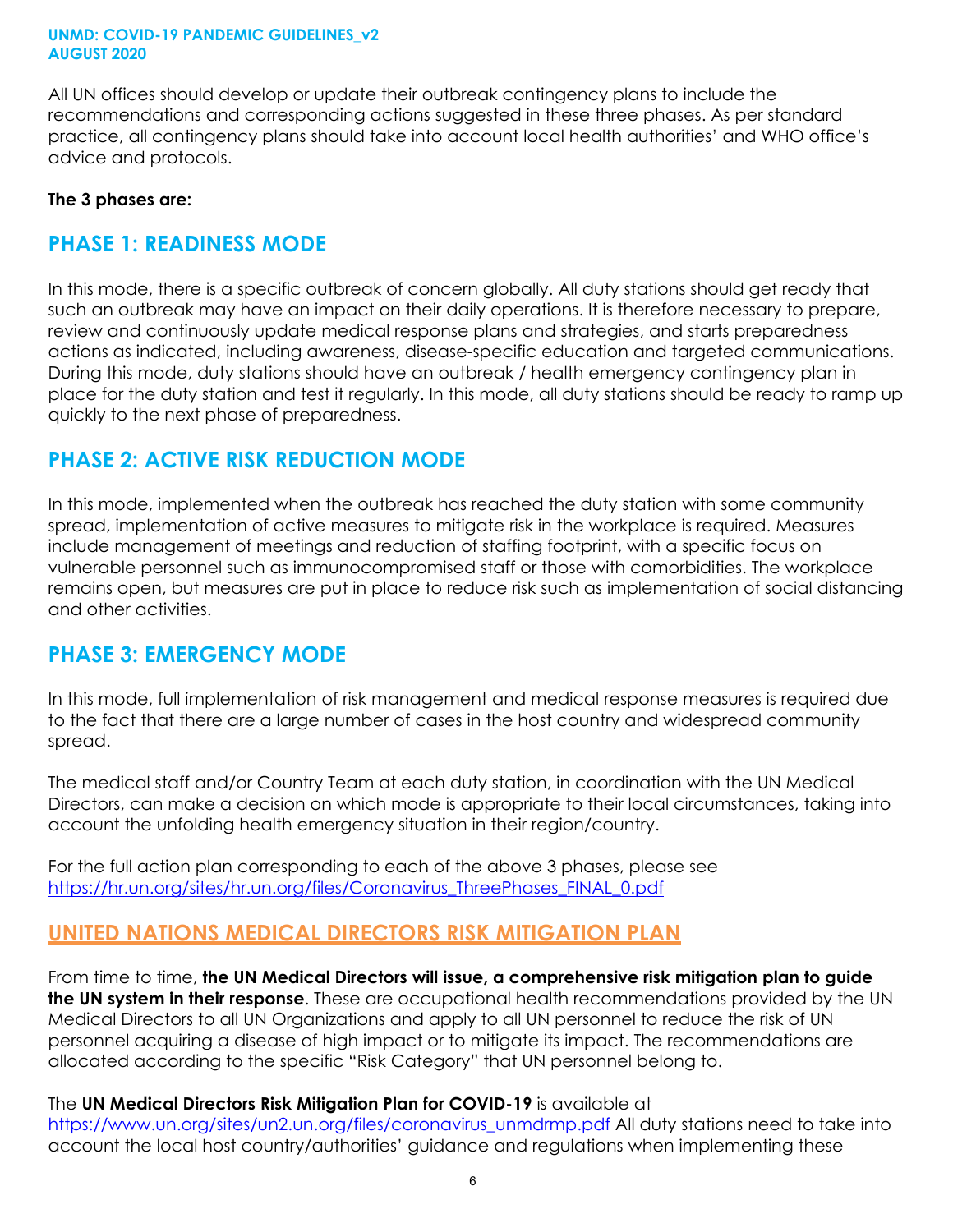recommendations to ensure alignment with local guidance. The following sections are based on this risk mitigation plan and elaborate further on them.

# <span id="page-6-0"></span>**COVID-19 PREVENTION MEASURES**

# **GENERAL PREVENTION TIPS**

The following **general prevention measures** are recommended for ALL UN Personnel to reduce the transmission of infection. They should be shared frequently with UN personnel:

- Wash your hands frequently with an alcohol-based hand rub (20-30 seconds), or withsoap and water (40-60 seconds). Chlorine solutions for hand hygiene are not recommended.
- Maintain at least 1-2 meters distance between yourself and anyone who is coughing or sneezing. Avoid crowds (especially in poorly ventilated spaces) if possible.
- Practice social/physical distancing of maintaining at least 1-2 meters from all others whenever possible even if neither you nor they have respiratory symptoms.
- Avoid touching eyes, nose and mouth
- Practice respiratory hygiene. This means covering you mouth and nose with your bent elbow or tissue when you cough or sneeze, then dispose of the used tissue immediately, and perform hand hygiene after that.
- Stay home if you feel unwell. If you have fever, cough and difficulty breathing, seek medical attention and call in advance. Follow the directions of your local health authority.
- Consider wearing a cloth mask depending on local authorities, types of interactions that might occur with others particularly where 1-2 meters distances cannot be maintained. If you have risk factors for severe illness then wear a medical mask (also known as a procedure mask or a surgical mask). See section below "In a Community Setting" for more information.

# **MEETINGS & TRAVEL**

As is standard practice, all UN managers and/or UN personnel should undertake a **risk assessment to evaluate the criticality of the proposed travel or meeting** balanced against the risks to the traveller/meeting participant for any travel to, or meetings in, areas experiencing local transmission of COVID-19. More information for planning for meetings and travel can be found at [https://www.un.org/en/coronavirus/reference-documents-administrators-and-managers.](https://www.un.org/en/coronavirus/reference-documents-administrators-and-managers) Resources here include guidance for UN meeting organisers, sample information package for meeting participants, guidance on mass gatherings in the context of the current pandemic:

**On Travel and Transportation**: Crowded travel settings may increase the risk of exposure to COVID-19, especially for those at risk for severe COVID-19 are age >60 (increasing with age), hypertension, diabetes, cardiovascular disease, chronic lung disease, cerebrovascular disease, chronic kidney diseases, immunosuppression, cancer and smoking. If you must travel, you should maintain physical distance of 1-2 meters with others and exercise all COVID-19 precautions including washing your hands frequently, avoid touching common surfaces or objects (e.g. door handles, stair handrails, lift buttons), covering your mouth and nose with a tissue when you cough or sneeze, avoid contact with people who are sick and stay home or in your hotel when ill yourself. Non-medical masks (also known as cloth or fabric masks) or medical masks (if risk factors are present) can be worn during travel in common closed vehicles (plane, train, buses) and closed waiting areas where the 1-2 meters distancing cannot be maintained.

# **IN A COMMUNITY SETTING**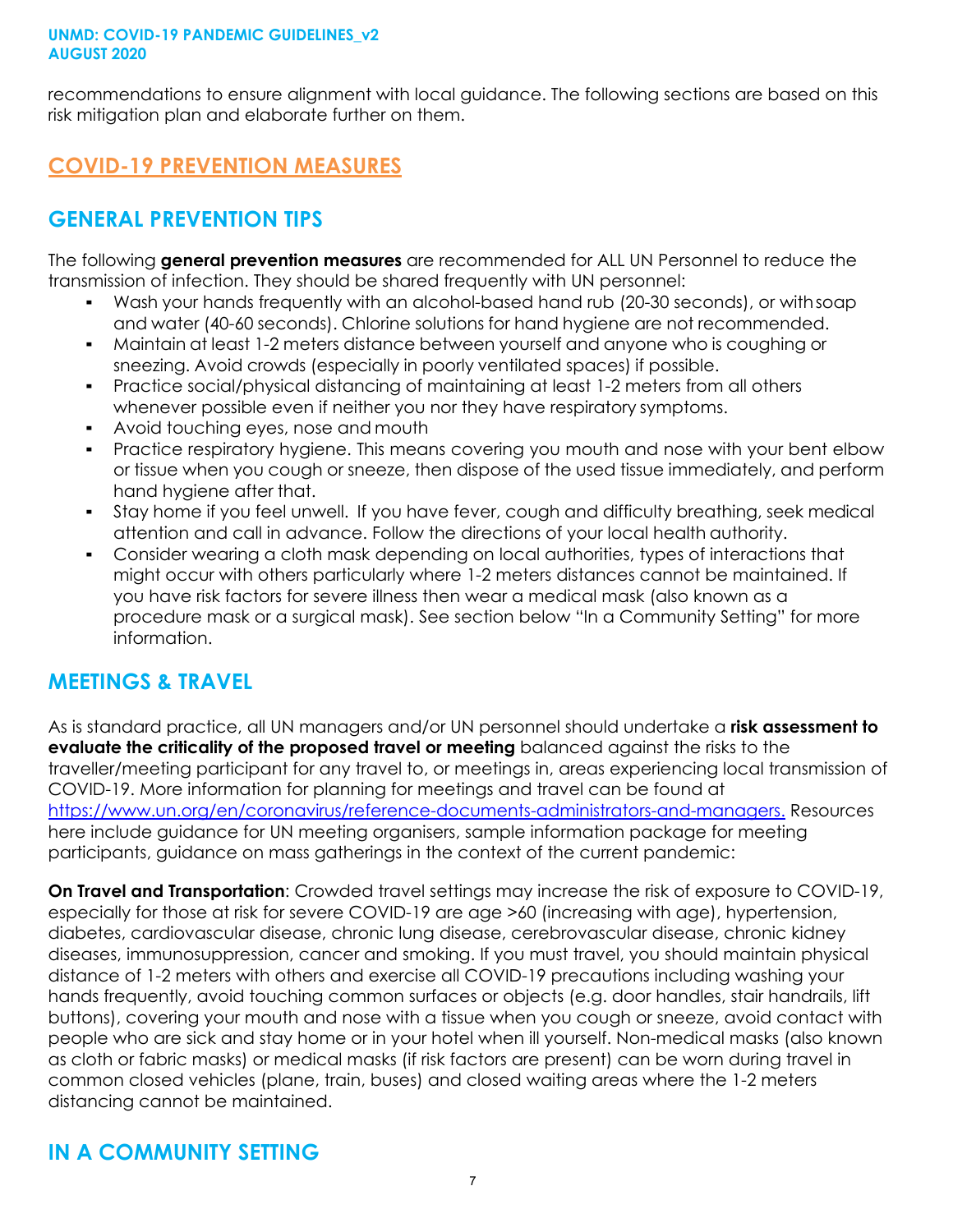Cloth masks are not considered appropriate PPE for healthcare workers; however, in the community they can be considered where 1-2 meters physical/social distancing is not possible. The use of a mask alone is insufficient to provide an adequate level of protection and other measures should also be adopted in addition to masking. For more information including on recommendations on materials for cloth masks please see: [https://www.who.int/publications/i/item/advice-on-the-use-of](https://www.who.int/publications/i/item/advice-on-the-use-of-masks-in-the-community-during-home-care-and-in-healthcare-settings-in-the-context-of-the-novel-coronavirus-(2019-ncov)-outbreak)[masks-in-the-community-during-home-care-and-in-healthcare-settings-in-the-context-of-the-novel](https://www.who.int/publications/i/item/advice-on-the-use-of-masks-in-the-community-during-home-care-and-in-healthcare-settings-in-the-context-of-the-novel-coronavirus-(2019-ncov)-outbreak)[coronavirus-\(2019-ncov\)-outbreak](https://www.who.int/publications/i/item/advice-on-the-use-of-masks-in-the-community-during-home-care-and-in-healthcare-settings-in-the-context-of-the-novel-coronavirus-(2019-ncov)-outbreak) .

Individuals with risk factors should wear medical masks rather than cloth masks when in the community.

Individuals who are caring for patients with suspect or confirmed patients at home, however, should wear a medical mask while in the same room as that patient. The sick individual should also wear a medical mask (as source control) for as much as tolerated. For more information see [https://www.who.int/publications/i/item/home-care-for-patients-with-suspected-novel-coronavirus-](https://www.who.int/publications/i/item/home-care-for-patients-with-suspected-novel-coronavirus-(ncov)-infection-presenting-with-mild-symptoms-and-management-of-contacts) [\(ncov\)-infection-presenting-with-mild-symptoms-and-management-of-contacts](https://www.who.int/publications/i/item/home-care-for-patients-with-suspected-novel-coronavirus-(ncov)-infection-presenting-with-mild-symptoms-and-management-of-contacts)

# **IN CONGREGATE SETTINGS**

Physical distancing involves increasing distance between individuals in settings where people commonly come into close contact with one another. To reduce spread of COVID-19, and to ensure the safety of those in congregate settings (e.g. contingent members in a barrack), guidance for bed placement in such settings is available at

[https://www.un.org/sites/un2.un.org/files/coronavirus\\_bedplacement.pdf](https://www.un.org/sites/un2.un.org/files/coronavirus_bedplacement.pdf)

# <span id="page-7-0"></span>**ISOLATION AND QUARANTINE**

### **ISOLATION**

Any individuals who show symptoms of COVID-19 (fever, cough, shortness of breath etc.) must immediately put a mask on and be put into medical isolation, and prevented from interacting from other non-symptomatic individuals, including staying away from the workplace. This is known as **"isolation"** (i.e. an individual who has symptoms and who stays at home until they are well). Such individual should remain in their bedroom and the door should remain closed. More information on home isolation is available at: [https://www.who.int/publications/i/item/home-care-for-patients-with](https://www.who.int/publications/i/item/home-care-for-patients-with-suspected-novel-coronavirus-(ncov)-infection-presenting-with-mild-symptoms-and-management-of-contacts)[suspected-novel-coronavirus-\(ncov\)-infection-presenting-with-mild-symptoms-and-management-of](https://www.who.int/publications/i/item/home-care-for-patients-with-suspected-novel-coronavirus-(ncov)-infection-presenting-with-mild-symptoms-and-management-of-contacts)**[contacts](https://www.who.int/publications/i/item/home-care-for-patients-with-suspected-novel-coronavirus-(ncov)-infection-presenting-with-mild-symptoms-and-management-of-contacts)** 

For patients with mild or moderate illness who were under **home isolation**, isolation can be discontinued for symptomatic patients 10 days after symptom onset plus at least 3 days without symptoms (without fever and respiratory symptoms). For asymptomatic patients, isolation can be stopped 10 days after positive test per WHO guidance [\(https://www.who.int/publications-detail/clinical-management-of](https://www.who.int/publications-detail/clinical-management-of-covid-19)[covid-19\)](https://www.who.int/publications-detail/clinical-management-of-covid-19). Test based strategies of 2 negative tests taken at least 24 hours apart is another alternative strategy that can be used to discontinue isolation. For more information please see: [https://www.who.int/publications/i/item/criteria-for-releasing-covid-19-patients-from-isolation.](https://www.who.int/publications/i/item/criteria-for-releasing-covid-19-patients-from-isolation) In all cases, considerations should be also given to local health directives on when to discontinue isolation.

More detailed interim recommendations on home management of patients with COVID-19 can be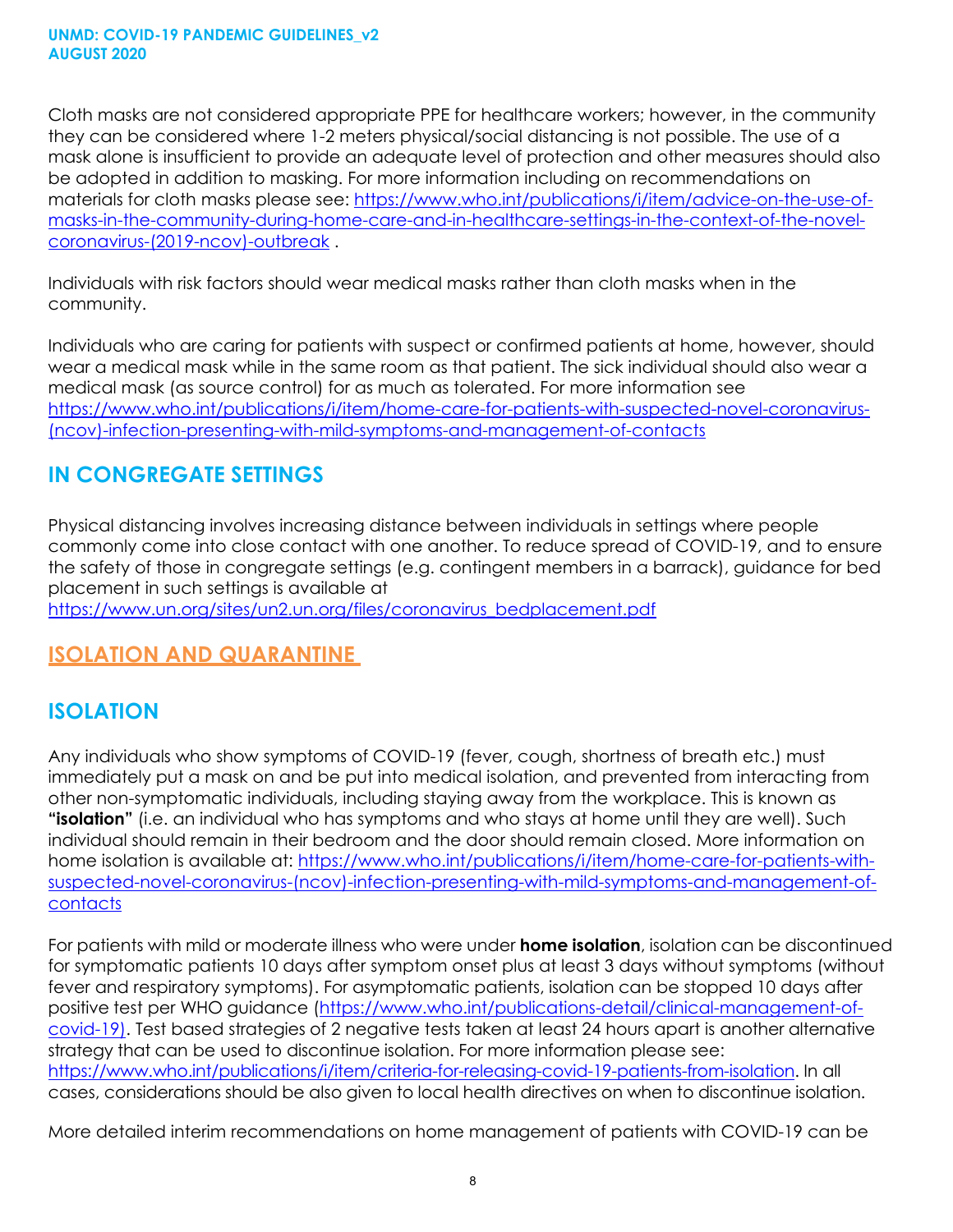found on the WHO<sup>3</sup> and CDC<sup>4</sup> websites.

#### **QUARANTINE**

Individuals who fit the WHO definition<sup>5</sup> of a "contact" should monitor themselves development of signs and symptoms consistent with COVID-19. They should undergo a 14-day **"quarantine"** where by an individual who is well with no symptoms but may have been exposed to COVID-19 stays at home to monitor for symptoms. If symptoms develop, the contact who is in quarantine should immediately selfisolate and call his or her health provider for a medical evaluation. More information is available at: [https://www.who.int/publications/i/item/considerations-for-quarantine-of-individuals-in-the-context-of](https://www.who.int/publications/i/item/considerations-for-quarantine-of-individuals-in-the-context-of-containment-for-coronavirus-disease-(covid-19))[containment-for-coronavirus-disease-\(covid-19\)](https://www.who.int/publications/i/item/considerations-for-quarantine-of-individuals-in-the-context-of-containment-for-coronavirus-disease-(covid-19))

Further guidance on contact tracing and quarantine are as follows:

- WHO guidance on contact tracing: [https://www.who.int/publications-detail/contact-tracing-in](https://www.who.int/publications-detail/contact-tracing-in-the-context-of-covid-19e)[the-context-of-covid-19](https://www.who.int/publications-detail/contact-tracing-in-the-context-of-covid-19e)
- DHMOSH guidance on contact tracing: [https://www.un.org/sites/un2.un.org/files/coronavirus\\_contacttracingguide\\_2020-05-22\\_final.pdf](https://www.un.org/sites/un2.un.org/files/coronavirus_contacttracingguide_2020-05-22_final.pdf)
- DHMOSH guidance on setting up of quarantine for identified contacts: [https://www.un.org/sites/un2.un.org/files/guidance\\_on\\_quarantine\\_of\\_non](https://www.un.org/sites/un2.un.org/files/guidance_on_quarantine_of_non-sick_un_personnel.pdf)sick un personnel.pdf
- DHMOSH guidance on setting up routine quarantine for uniformed personnel / contingents: [https://www.un.org/sites/un2.un.org/files/coronavirus\\_pre\\_and\\_postdeploymentquarantine.pdf](https://www.un.org/sites/un2.un.org/files/coronavirus_pre_and_postdeploymentquarantine.pdf)

# **COHORTS THAT SHOULD NOT MIX**

The different groups that must be segregated from each other in any UN duty station is as follows:

**Segregate Strictly These Different Groups** No Mixing Of These Groups with Each Other / Well Persons



<sup>3</sup> [https://www.who.int/publications-detail/home-care-for-patients-with-suspected-novel-coronavirus-\(ncov\)-infection-presenting-with-mild-symptoms-and-management-of-contacts /](https://www.who.int/publications-detail/home-care-for-patients-with-suspected-novel-coronavirus-(ncov)-infection-presenting-with-mild-symptoms-and-management-of-contacts) <https://www.who.int/publications/i/item/clinical-management-of-covid-19>

<sup>4</sup> <https://www.cdc.gov/coronavirus/2019-ncov/hcp/guidance-prevent-spread.html>

<sup>5</sup> <https://www.who.int/publications/i/item/who-2019-nCoV-surveillanceguidance-2020.7>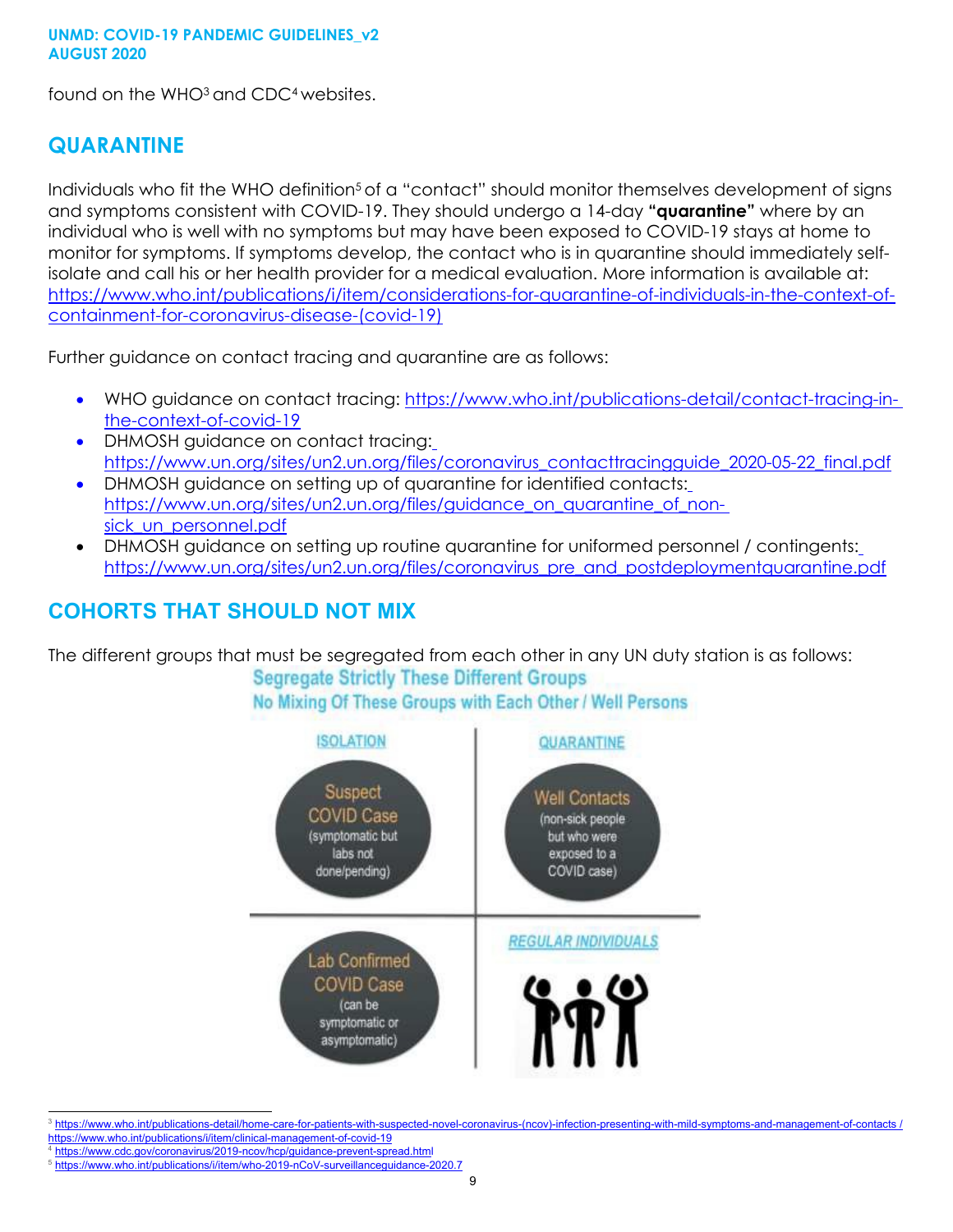# **WHEN TO DISCONTINUE ISOLATION AND QUARANTINE**

The figure below shows when isolation and quarantine can be stopped and individuals released.



#### <span id="page-9-0"></span>**IN A HEALTH CARE SETTING**

WHO has developed a practical manual on how to set up and manage a severe acute respiratory infection (SARI) treatment centre and a SARI screening facility in health care facilities. Please see document here. [https://www.who.int/publications-detail/severe-acute-respiratory-infections](https://www.who.int/publications-detail/severe-acute-respiratory-infections-treatment-centre)[treatment-centre](https://www.who.int/publications-detail/severe-acute-respiratory-infections-treatment-centre) The following section however, is focused solely on how to establish a COVID-19 screening facility in your health-care facility/ies.

# **SCREENING AND TRIAGE STATION**

This section provides you general principles on screening and triage of suspect COVID-19 patients. Detailed technical information on how to configure your triage area is available at: [https://www.paho.org/en/documents/technical-recommendations-configuration-triage-area](https://www.paho.org/en/documents/technical-recommendations-configuration-triage-area-patients-respiratory-symptoms)[patients-respiratory-symptoms](https://www.paho.org/en/documents/technical-recommendations-configuration-triage-area-patients-respiratory-symptoms) Specific information on management of suspect patients are available at<https://www.who.int/publications/i/item/clinical-management-of-covid-19>

**Screening patients before they come to your health facility** can help identify patients who require additional infection control precautions. This should be preferably done by phone before the patient presents in person to your facility.

A **24/7 COVID-19 telephone hotline** should be set up to refer patients to the appropriate destination for clinical assessment and/or testing as per local protocol. This number should be disseminated to all UN personnel for this purpose.

For individuals that physically come to the UN health facility, you should set up a **triage station at the entrance** of your health facility, i.e. outside of your waiting area, so as to screen patients. This enables you to immediately **segregate patients with COVID-19 symptoms from the non-symptomatic patients**,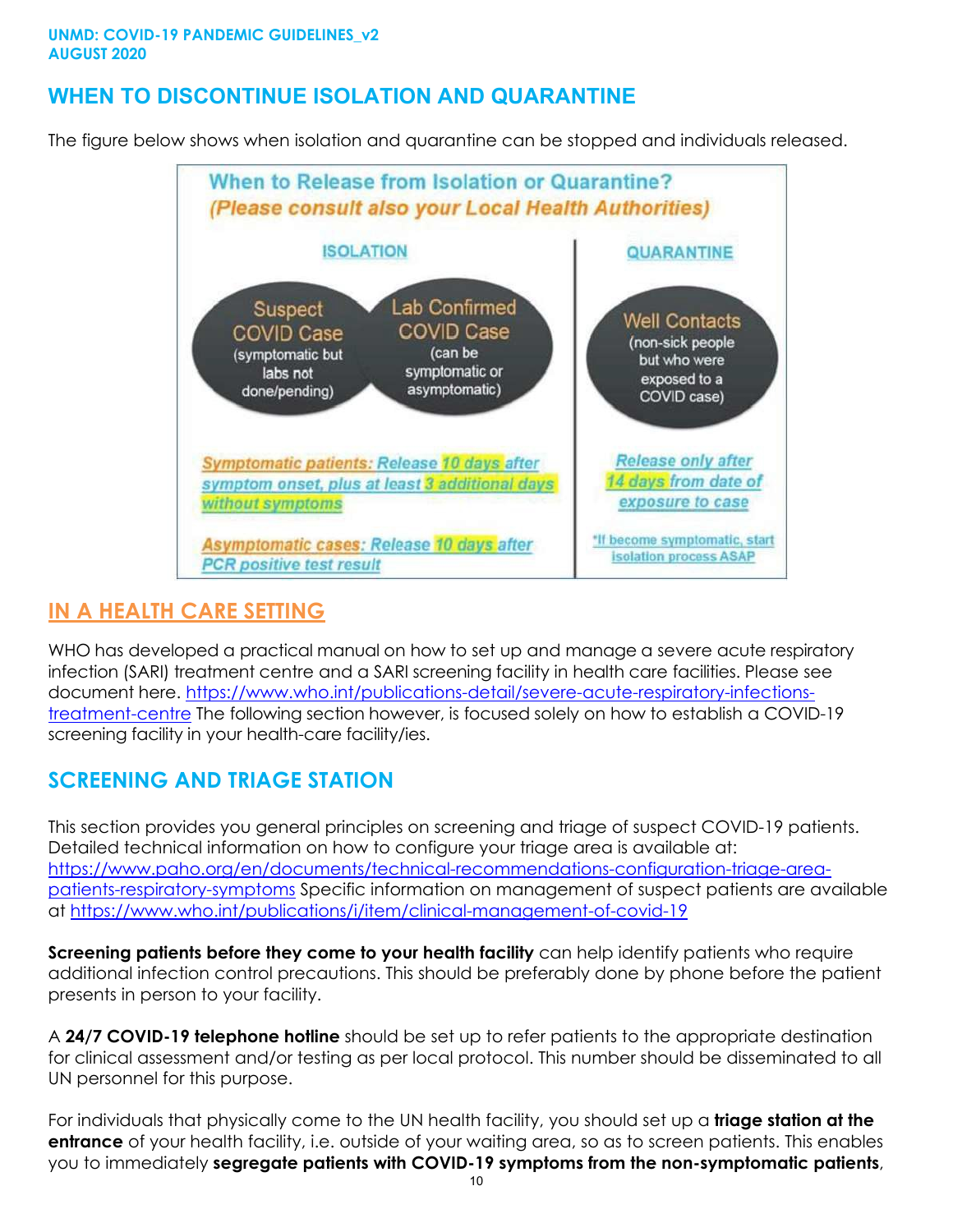and limits potential spreading infection throughout the health facility. Signage should be displayed a t this station instructing patients with symptoms to inform reception staff immediately on their arrival.

UN personnel involved in triage or screening at the points of entry should **wear a medical mask (or N-95 mask if available/preferred) when screening patients** at the triage station if they are closer than 1-2 meters from the patients. A plexiglass window/physical barrier may be used depending on the personnel's role. Ensure to have alcohol-based hand rub (ABHR) or soap and water handwashing stations readily available at this station.

#### Any individual that fits the WHO case definition<sup>6</sup> of a suspect case should be immediately advised to **wear a medical mask, and then triaged to a separate waiting and assessment area immediately.**

No UN personnel should be allowed to enter the UN health facility without having first passed the triage area. A sample layout of the triage area is available at [https://www.paho.org/en/documents/technical-recommendations-configuration-triage-area-patients](https://www.paho.org/en/documents/technical-recommendations-configuration-triage-area-patients-respiratory-symptoms)[respiratory-symptoms](https://www.paho.org/en/documents/technical-recommendations-configuration-triage-area-patients-respiratory-symptoms)

### **WAITING AREA**

Within your waiting area, set up a **dedicated, well-ventilated and separate waiting area for COVID-19 suspect cases.** This separate area should be designated at least 1-2 meters away from your regular waiting area. In your waiting area/s, post information like posters and flyers, reminding patients and visitors to practice good respiratory and hand hygiene. Patients should be instructed to stay in this waiting area and not visit other parts of your facility.

# **INFECTION PREVENTION AND CONTROL IN HEALTH CARE SETTINGS**

Infection control to limit transmission is an essential component of care in suspect/confirmed cases. All suspect cases should be advised to wear a surgical mask to contain their respiratory secretions prior to seeking medical attention. All UN health care workers should be reminded of **WHO's "5 Moments for Hand Hygiene":**



### **SINGLE ROOM**

**Where possible, place any suspect/confirmed COVID-19 patients in a single room with a closed door and dedicated bathroom.** In an escalating situation however, there may be lack of single

<sup>&</sup>lt;sup>6</sup> <https://www.who.int/publications/i/item/who-2019-nCoV-surveillanceguidance-2020.7>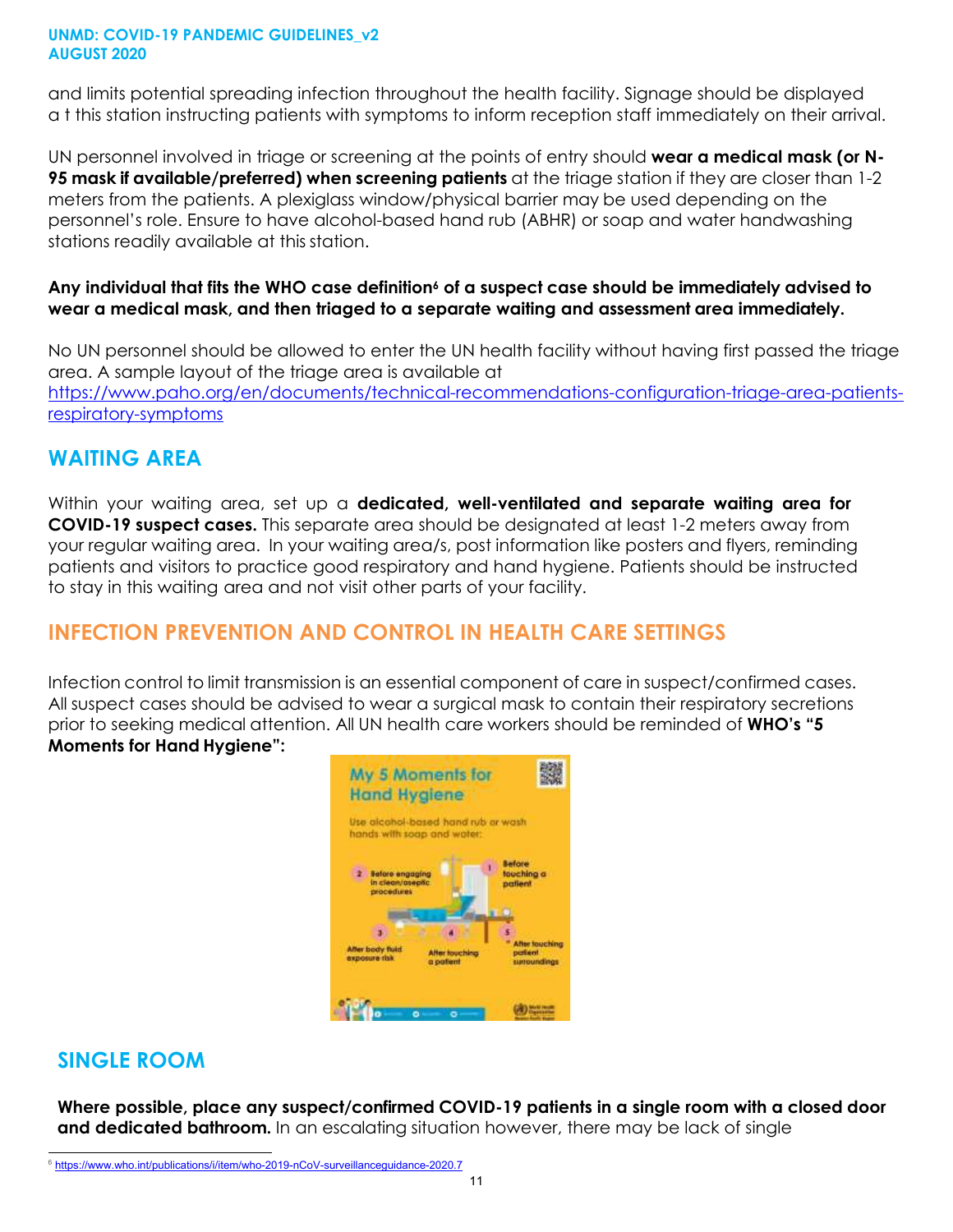rooms/isolation facilities. Where single/isolation rooms are in short supply, and cohorting is not possible, prioritize patients who have high-risk conditions, as well as those with excessive cough and sputum production for single/isolation room placement. Note that if resources allow, an airborne infection isolation room (i.e., a single- patient negative pressure room) should ideally be made available for patients undergoing aerosol- generatingprocedures7.

### **COHORTING PATIENTS**

If a single/isolation room is not available, you can **cohort lab-confirmed COVID-19 with other labconfirmed cases together. Suspect cases should be kept as a separate cohort.** A 1 - 2 meters distance should be maintained at all times between all patients in an isolation facility. Use privacy curtains between beds to minimize opportunities for close contact. Where possible, a designated self-contained area should be used for the treatment and care of patients with COVID-19.

This area should:

- Include a reception area that is separate from the rest of the health facility and should, if feasible, have a separate entrance/exit from the rest of thebuilding;
- Not be used as a hallway by other patients, visitors, or staff, including patients being transferred, staff going for meal breaks, and staff and visitors entering and exiting the building;
- Be separated from non-segregated areas by closed doors;and
- Have signage displaying warning of the segregated area to controlentry.

Where your health facility can no longer manage patients with mild/moderate disease, patients who are not at high risk for severe disease (i.e. under 60 years of age, no co-morbid diseases) can be isolated in community facilities (e.g. building, tent, temporary structures) with access to rapid health advice (i.e. via dedicated hotline, or telemedicine), or even at home. If the patient develops symptoms that may correspond to severe disease or complications, ensure rapid referral to hospital.

Depending on local testing strategy and capacity, mild and moderate patients may not be tested, and simply advised to self-isolate in either a cohorted community facility or at home.

WHO provides more operational information on COVID-19 case management in health facilities vs. community at [https://apps.who.int/iris/bitstream/handle/10665/331492/WHO-2019-nCoV-](https://apps.who.int/iris/bitstream/handle/10665/331492/WHO-2019-nCoV-HCF_operations-2020.1-eng.pdf)[HCF\\_operations-2020.1-eng.pdf](https://apps.who.int/iris/bitstream/handle/10665/331492/WHO-2019-nCoV-HCF_operations-2020.1-eng.pdf)

# **OTHER IPC CONSIDERATIONS**

Assigning a **dedicated team of staff to care for patients in isolation/cohort rooms/areas** is an additional infection control measure. This should be implemented whenever there are sufficient levels of staff available (so as not to have a negative impact on non-affected patients' care). Ensure that UN health care workers have a rotational shift to ensure proper rest and recovery time.

**Limit the movement of patients** within the health facility to reduce potential infection throughout the health facility. If the patient needs to be moved ensure they are wearing a medical mask as source control, plan the move ahead, and ensure all staff and visitors who come into direct contact with the patient should wear appropriate PPE required for the care of a COVID-19 patient.

<sup>7</sup> Aerosol-generating procedures include tracheal intubation, non-invasive ventilation, tracheotomy, CPR, manual ventilation before intubation, upper endoscopy, and bronchoscopy. Nasopharyngeal or oropharyngeal specimen collection is not considered an aerosol-generating procedure.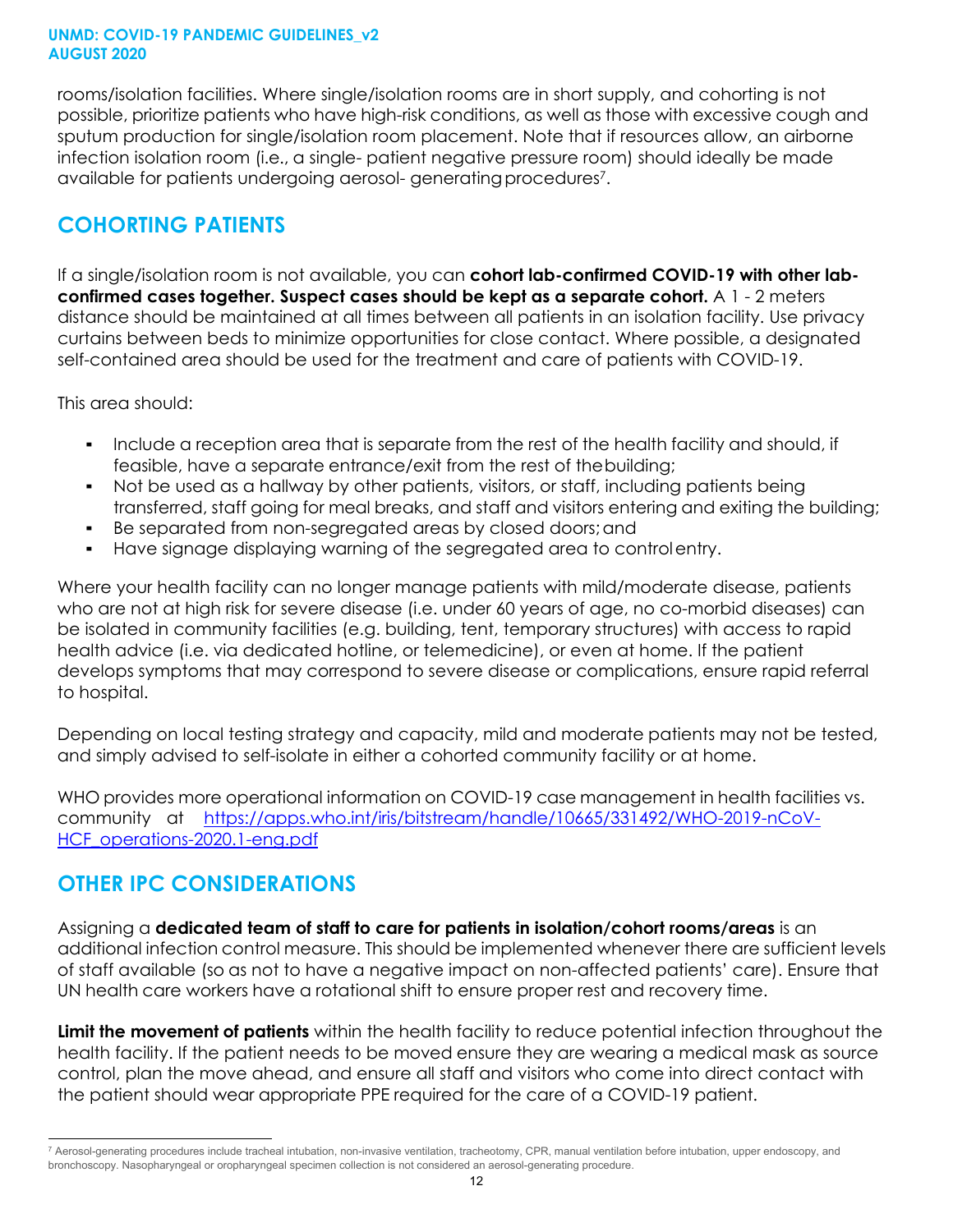Perform regular environmental cleaning and disinfection. Maintain good ventilation, if possible, open doors and windows. Limit the number of visits per patient. All visitors should wear the required PPE and their visits should be recorded.

#### **PERSONAL PROTECTIVE EQUIPMENT (PPE) IN HEALTH CARE SETTINGS**

With regards to **PPE for healthcare workers** caring for a suspect/confirmed COVID-19 case, the WHO recommends<sup>8</sup> standard, contact, and droplet precautions (i.e. gown, gloves, and mask) with eye (e.g. goggles) or face protection. Note that boots and coverall suits are not required.

WHO recommends that the addition of airborne precautions (i.e. using a particular respirator such as an N-95 – **do a seal check with each use!**) is warranted during aerosol-generating procedures.

**Due to the desire for a more conservative approach, the UN Medical Directors is recommending that airborne precautions (i.e. use of an N-95 mask) should be implemented at all times when caring for a suspect/confirmed case.** All healthcare staff who wears an N-95 mask should be fit-tested to ensure an adequate seal/fit according to the manufacturer's guidance. Ensure to conduct a seal check (according to the manufacturers' guidance) every time an N-95 is donned to ensure an adequate seal has been achieved.

PPE should be changed between use and for each different patient. If utilizing single-use PPE, dispose in a waste bin with a lid and wash your hands thoroughly. Anything single-use should not be reused or sterilized.

For a **WHO summary9 of the minimum needed PPE by health care activities** conducted, see figure below.



<sup>8</sup> [https://www.who.int/publications-detail/infection-prevention-and-control-during-health-care-when-novel-coronavirus-\(ncov\)-infection-is-suspected-20200125](https://www.who.int/publications-detail/infection-prevention-and-control-during-health-care-when-novel-coronavirus-(ncov)-infection-is-suspected-20200125)

<sup>9</sup> <https://iris.wpro.who.int/bitstream/handle/10665.1/14482/COVID-19-022020.pdf>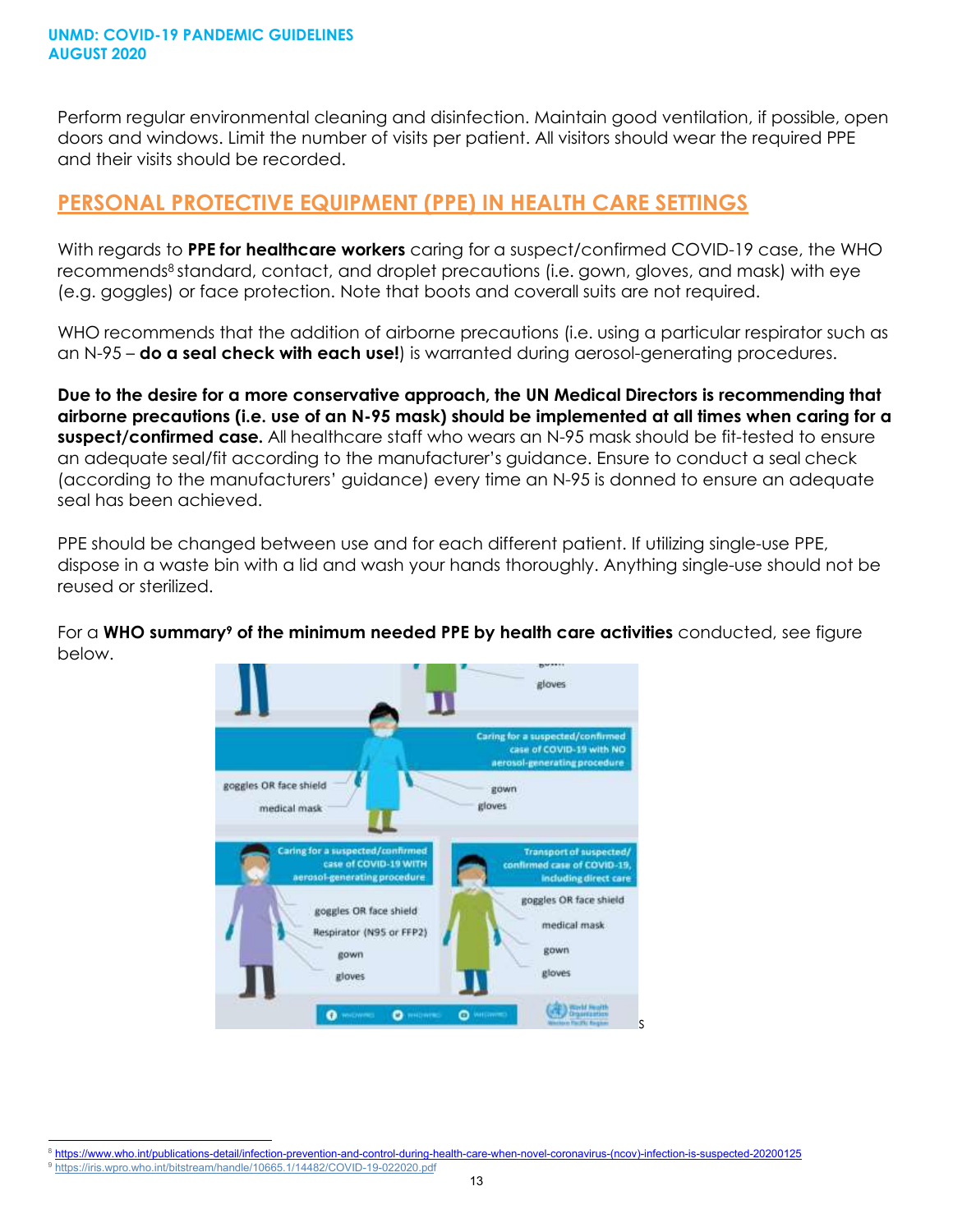A detailed table with WHO recommendations on type of PPE to be used for which activity is also available.<sup>10</sup> UN offices should review WHO's PPE recommendations<sup>11</sup> and determine the amount of PPE required by your office/duty station.

### <span id="page-13-0"></span>**ENVIRONMENTAL CLEANING AND DISINFECTION**

It is unknown how long SARS-CoV-2 can persist on surfaces; other coronaviruses have been tested and may survive on inanimate surfaces for up to six to nine days without disinfection. To help reduce the spread of COVID-19 virus, environmental infection control procedures should also be implemented. According to the WHO, **routine cleaning and disinfection procedures are appropriate for COVID-19 virus12.** Linens and bedding should also be cleaned/washed regularly.

In a health care setting, patient isolations rooms, cohort areas and clinical rooms must be cleaned and disinfected regularly. Clinical rooms should also be cleaned and disinfected after clinical sessions for patients with suspected/known pandemic COVID-19.

An increased frequency of cleaning and disinfection is important for "frequently touched" surfaces should be cleaned at least twice daily and when known to be contaminated with secretions, excretions or body fluids.

Domestic/cleaning staff performing environmental cleaning and disinfection should be allocated to specific area(s) and not be moved between COVID-19 and non-COVID19 care areas; and be trained in which personal protective equipment (PPE) to use and the correct methods of wearing, removing and disposing of PPE.

Several practices are **not recommended** including: spraying or fogging (also known as fumigation or misting) of indoor spaces, spraying or fumigation of outdoor spaces (e.g. streets, sidewalks, walkways or marketplaces) and spraying individuals with disinfectants (e.g. tunnel, cabinet or chamber).

Please see WHO guidance on full details of Environmental Cleaning and Disinfection at: [https://www.who.int/publications-detail/cleaning-and-disinfection-of-environmental-surfaces-inthe](https://www.who.int/publications-detail/cleaning-and-disinfection-of-environmental-surfaces-inthe-context-of-covid-19)[context-of-covid-19](https://www.who.int/publications-detail/cleaning-and-disinfection-of-environmental-surfaces-inthe-context-of-covid-19) including recommendations for frequency of cleaning and disinfection.

### <span id="page-13-1"></span>**LAB TESTING**

The decision to test a suspect case should be made in conjunction with the local WHO office and the local health authorities' and in accordance with the local health authorities' case criteria for testing.

In general, WHO recommends that all suspected COVID-19 cases be tested in accordance with WHO case definitions available at: [https://www.who.int/publications/i/item/who-2019-nCoV](https://www.who.int/publications/i/item/who-2019-nCoV-surveillanceguidance-2020.7)[surveillanceguidance-2020.7](https://www.who.int/publications/i/item/who-2019-nCoV-surveillanceguidance-2020.7)

More information on testing strategies as recommended by WHO is available at: [https://apps.who.int/iris/bitstream/handle/10665/331509/WHO-COVID-19-lab\\_testing-2020.1-eng.pdf](https://apps.who.int/iris/bitstream/handle/10665/331509/WHO-COVID-19-lab_testing-2020.1-eng.pdf)

More information on testing strategies for UN personnel including uniformed personnel is available at

<sup>10</sup> [https://apps.who.int/iris/bitstream/handle/10665/331215/WHO-2019-nCov-IPCPPE\\_use-2020.1-eng.pdf](https://apps.who.int/iris/bitstream/handle/10665/331215/WHO-2019-nCov-IPCPPE_use-2020.1-eng.pdf)

<sup>11</sup> [https://www.who.int/publications/i/item/rational-use-of-personal-protective-equipment-for-coronavirus-disease-\(covid-19\)-and-considerations-during-severe-shortages](https://www.who.int/publications/i/item/rational-use-of-personal-protective-equipment-for-coronavirus-disease-(covid-19)-and-considerations-during-severe-shortages)

<sup>12</sup> <https://www.who.int/publications-detail/severe-acute-respiratory-infections-treatment-centre>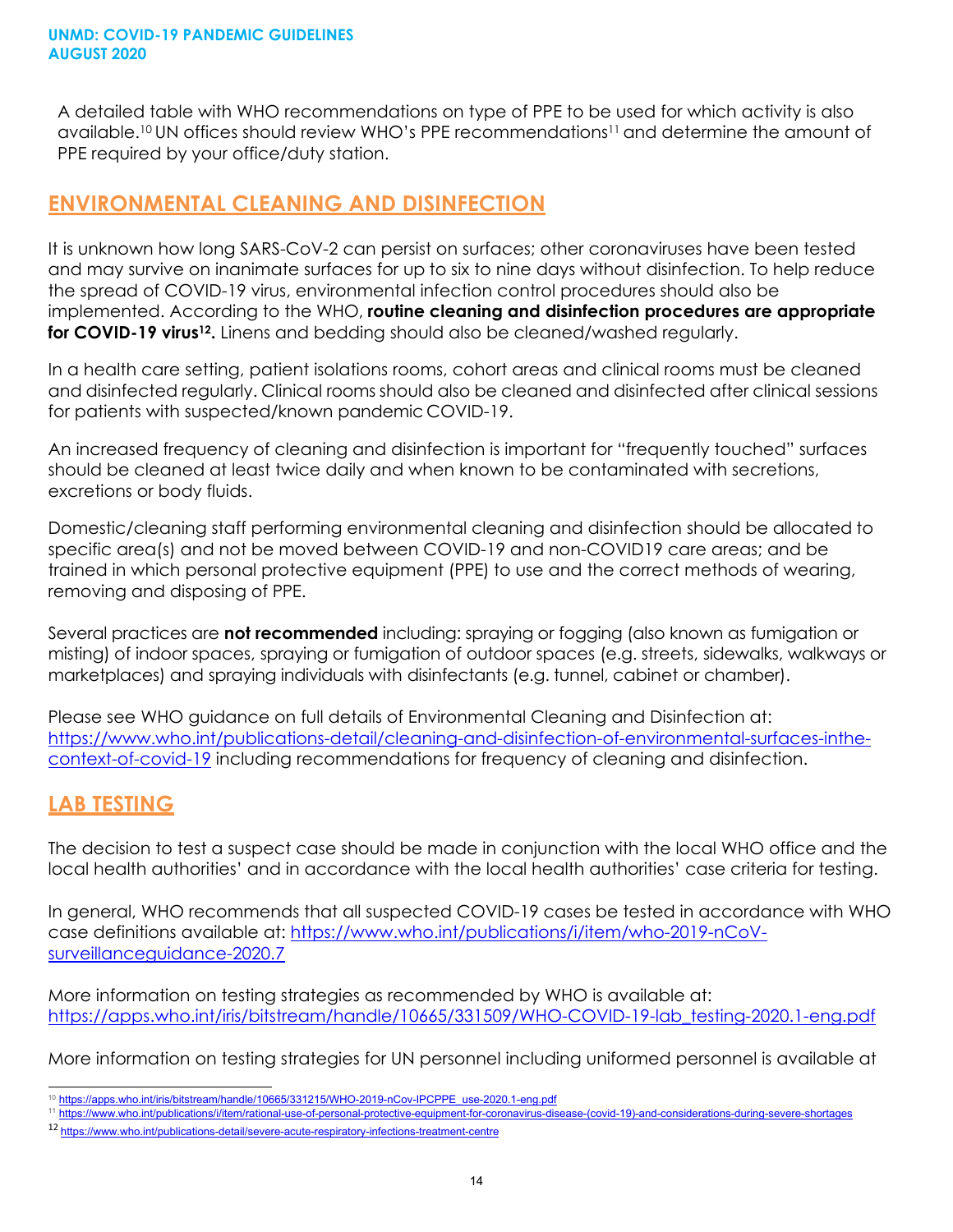[https://www.un.org/sites/un2.un.org/files/coronavirus\\_testingrecsforunpersonnelandcontingents.pdf](https://www.un.org/sites/un2.un.org/files/coronavirus_testingrecsforunpersonnelandcontingents.pdf)

In general, routine testing of asymptomatic contacts or cases is discouraged unless being done so in the context of surveillance or research or if directed by local authorities/protocols and/or resources exist to do this testing. In the case of asymptomatic testing in contacts this should not be used as a means to reduce quarantine length as the test only represents one point in time and if within the incubation period and individual could become symptomatic and/or test positive at any point during this period.

### **CLINICAL MANAGEMENT**

# **HOME-BASED CARE**

All UN personnel should be made aware of the general COVID-19 precaution measures to take. Where inpatient facilities do not exist for all COVID-19 patients, **for mild to moderate cases of COVID-19, such individuals should stay at home and try to separate themselves** from other people and animals in the household. They should wear a medical mask when in the same room (or vehicle) as other people and when presenting to health care settings. For more information on home-based care, see [https://www.who.int/publications/i/item/home-care-for-patients-with-suspected-novel](https://www.who.int/publications/i/item/home-care-for-patients-with-suspected-novel-coronavirus-(ncov)-infection-presenting-with-mild-symptoms-and-management-of-contacts)[coronavirus-\(ncov\)-infection-presenting-with-mild-symptoms-and-management-of-contacts](https://www.who.int/publications/i/item/home-care-for-patients-with-suspected-novel-coronavirus-(ncov)-infection-presenting-with-mild-symptoms-and-management-of-contacts)

Cleaning and disinfection of frequently touched surfaces is also important<sup>13</sup>. WHO guidance on home care for patients with suspected COVID-19 who present with mild symptoms and when managing their contacts is available<sup>14</sup>.

Isolation can be discontinued for symptomatic patients 10 days after symptom onset plus at least 3 days without symptoms (without fever and respiratory symptoms). For asymptomatic patients isolation can be stopped 10 days after positive test<sup>15</sup>.

# **CARE IN UN HEALTH CARE FACILITY (WHERE AVAILABLE)**

Further information on how to identify a suspect case, clinical manage mild, moderate and severe cases are available at<https://www.who.int/publications-detail/clinical-management-of-covid-19>

For a practical manual on how to set up and manage a SARI treatment center and SARI screening facility in health care facilities see WHO guidance: [https://www.who.int/publications](https://www.who.int/publications-detail/severe-acute-respiratory-infections-treatment-centre)[detail/severe-acute-respiratory-infections-treatment-centre](https://www.who.int/publications-detail/severe-acute-respiratory-infections-treatment-centre)

# <span id="page-14-0"></span>**TRANSPORT BY AMBULANCE**

A dedicated ambulance should be made available for transport of COVID-19 cases. At least two stand-by drivers should be made available.

Within the ambulances, patient segregation can be achieved by:

<sup>13</sup> WHO Guideline on Cleaning and disinfection of environmental surfaces in the context of COVID-19. Available at:

<https://www.who.int/publications-detail/cleaning-and-disinfection-of-environmental-surfaces-inthe-context-of-covid-19>

Accessed 31 May 2020.

<sup>&</sup>lt;sup>14</sup> [https://www.who.int/publications/i/item/home-care-for-patients-with-suspected-novel-coronavirus-\(ncov\)-infection-presenting-with-mild-symptoms-and-management-of-contacts](https://www.who.int/publications/i/item/home-care-for-patients-with-suspected-novel-coronavirus-(ncov)-infection-presenting-with-mild-symptoms-and-management-of-contacts)

<sup>15</sup> <https://www.who.int/publications-detail/clinical-management-of-covid-19>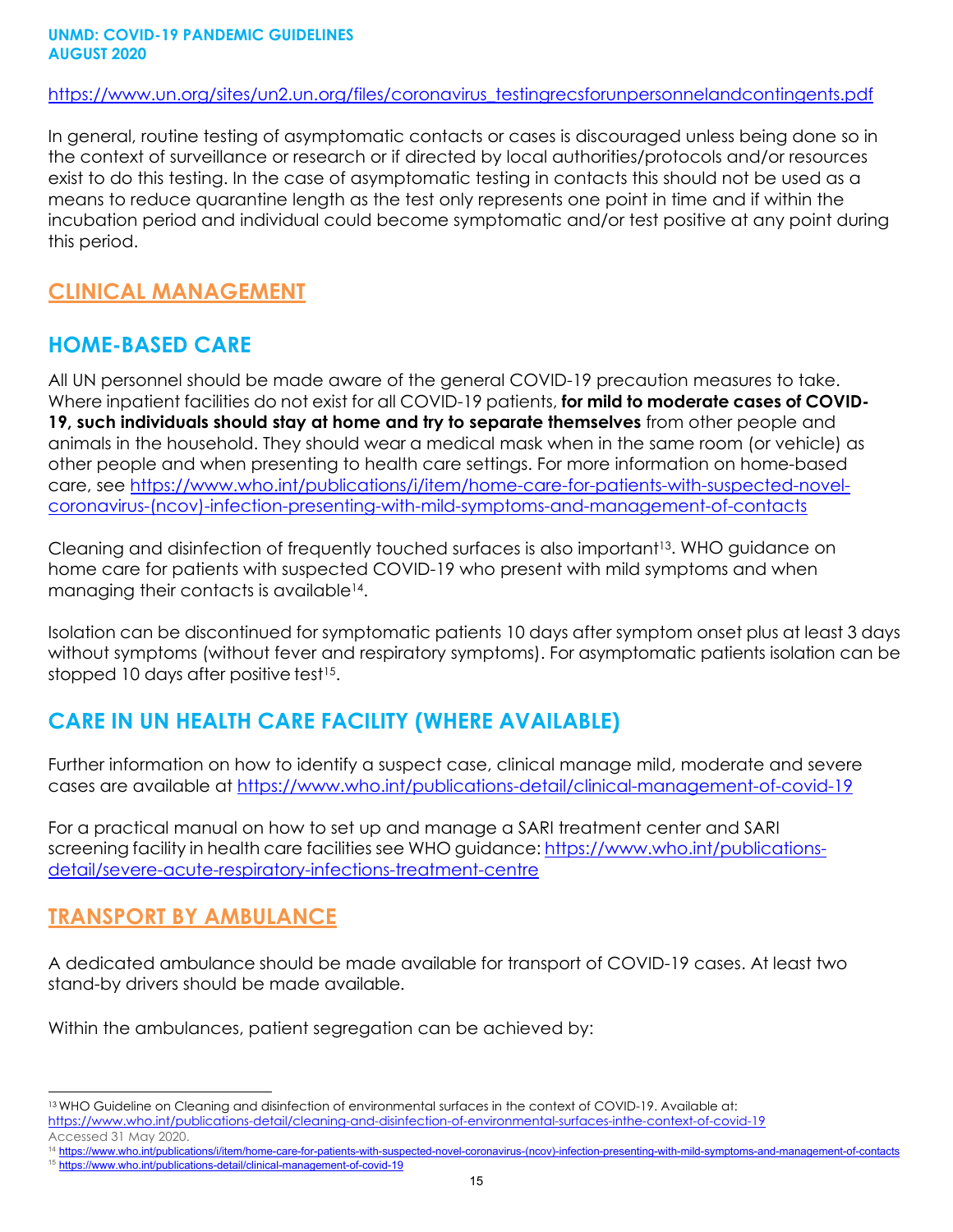- Designating an ambulance/s for transfer of patients with suspected/confirmed COVID-19 for the duration of each shift;
- Transporting coughing and sneezing patients on their own whenever possible. However, if pressure upon the transport service occurs, two patients with symptoms of COVID-19 may be transferred together and should wear a surgical mask each.
- Ambulance staff should wear a medical mask if they will be within 1-2 meters of the patient.
- All ambulance staff should be trained on how to put on and take off additional PPE according to the specific situation/interaction with the patient. This may include combination of PPE such as medical mask, particulate respiratory, gown, eye protection (goggles/face shield) and gloves depending on if they have direct contact with the patient or not. They should also be knowledgeable about when and how to perform handhygiene.

More information on Emergency Medical Service (EMS) preparedness and transport of patients is available at <https://iris.paho.org/handle/10665.2/52137>

# <span id="page-15-0"></span>**LOCAL MEDICAL INFRASTRUCTURE AND MEDEVAC**

UN personnel should obtain medical care and advice through the standard local medical infrastructure. At locations where there is evidence of ongoing transmission of COVID-19 UN personnel and their dependents should first check with their treating medical provider or UN medical advisor / UN examining physician on the status of the local health facilities as well as the advisability on their use. Those employees and dependents concerned that they may have contracted COVID-19 should contact their treating provider for care and advice. If the diagnosis is confirmed and if hospitalization is required the COVID-19 entity focal point of the patient's employer should be notified who will inform the COVID-19 coordinator of the patient's status in the event that medical evacuation is required.

Each country team, in consultation with the appropriate government offices, should have already identified the most appropriate local health care facilities to treat UN personnel and dependents in case of a COVID-19 case/outbreak in your duty stations in light of the COVID-19 pandemic. Information including what to do if they or their family members have symptoms of COVID-19, which healthcare facilities to go to, whom to notify, etc. should be clearly communicated to all UN personnel. As the duration of the COVID-19 pandemic is unknown it is important that this information is reiterated during the course of the pandemic and whenever new personnel join the office.

Each duty station should develop a set of standard operating procedures for medical evacuation of severe/critical covid-19 cases in the eventuality that local medical facilities can no longer provide intensive care. Guidance on how to develop COVID-19 medevac SOPs can be found at [https://www.un.org/sites/un2.un.org/files/covid-19\\_country\\_level\\_framework\\_sop\\_.pdf.](https://www.un.org/sites/un2.un.org/files/covid-19_country_level_framework_sop_.pdf)

The UN Model of Care document should also be followed to understand thresholds in order to escalate care and activate MEDVAC appropriately. Available at: https:/[/www.un.org/sites/un2.un.org/files/un\\_model\\_of\\_care\\_checklist\\_and\\_matrix.pdf](http://www.un.org/sites/un2.un.org/files/un_model_of_care_checklist_and_matrix.pdf)

Additional information on the COVID-19 medevac framework can be found at https:/[/www.un.org/sites/un2.un.org/files/covid-](http://www.un.org/sites/un2.un.org/files/covid-)

19 medevac framework document 160720.pdfhttp://www.un.org/sites/un2.un.org/files/ppt for covid -19 coords v1.pdf

Further information on medical evacuation for UN personnel is available at <https://www.un.org/en/coronavirus/reference-documents-administrators-and-managers>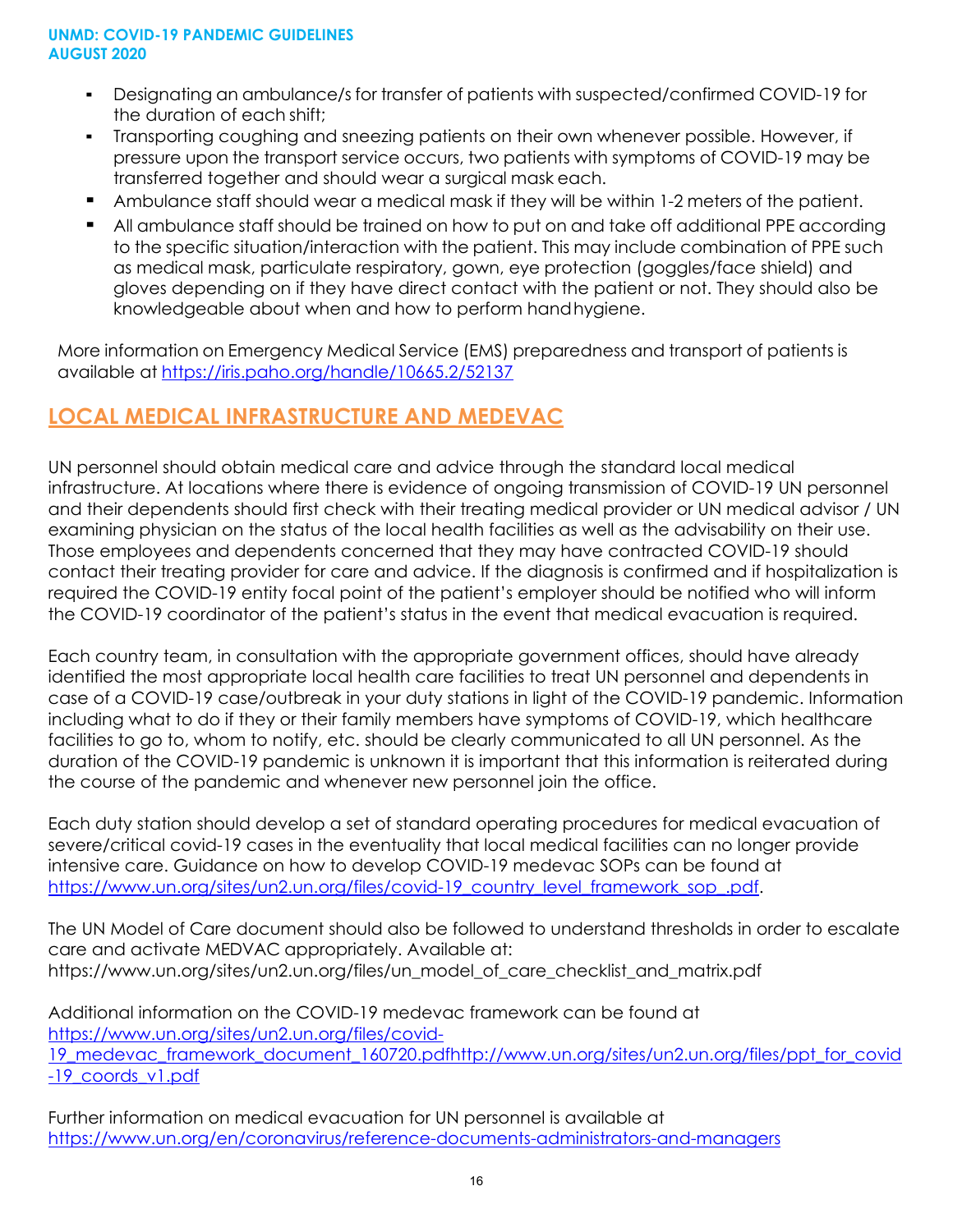#### <span id="page-16-0"></span>**MANAGEMENT OF THE HUMAN REMAINS**

Handling of deceased bodies infected by COVID-19 is different from that of pathogens causing viral haemorrhagic fever e.g. Ebola virus disease. Until more is known about COVID-19 the WHO recommends those who are managing human remains to use standard and contact and droplet precautions.

Where the deceased was known or suspected to have been infected with COVID-19, the body does not need to be packed in a body bad unless there is excessive leakage of bodily fluids. If body bags are used see: [https://www.who.int/publications-detail/severe-acute-respiratory-infections-treatment](https://www.who.int/publications-detail/severe-acute-respiratory-infections-treatment-centre)[centre f](https://www.who.int/publications-detail/severe-acute-respiratory-infections-treatment-centre)or body bag procurement specifications. There is no need to disinfect the body before transfer to the mortuary area and no special transport equipment or vehicle is required.

In order to avoid aerosol production is it not recommended to spray the body. Embalming is not recommended to avoid excessive manipulation of the body.

Details on autopsy (if performed) and engineering and environmental controls during autopsy are available in the WHO document referenced below.

Cleaning and disinfection procedures should be followed the same as for a room that had a live COVID-19 patient.

For more information, see

- [https://apps.who.int/iris/bitstream/handle/10665/112656/9789241507134\\_eng.pdf?sequence=1](https://apps.who.int/iris/bitstream/handle/10665/112656/9789241507134_eng.pdf?sequence=1)
- [https://www.who.int/publications/i/item/infection-prevention-and-control-during-health-care](https://www.who.int/publications/i/item/infection-prevention-and-control-during-health-care-when-novel-coronavirus-(ncov)-infection-is-suspected-20200125)[when-novel-coronavirus-\(ncov\)-infection-is-suspected-20200125](https://www.who.int/publications/i/item/infection-prevention-and-control-during-health-care-when-novel-coronavirus-(ncov)-infection-is-suspected-20200125)
- [https://www.who.int/publications/i/item/infection-prevention-and-control-for-the-safe](https://www.who.int/publications/i/item/infection-prevention-and-control-for-the-safe-management-of-a-dead-body-in-the-context-of-covid-19-interim-guidance)[management-of-a-dead-body-in-the-context-of-covid-19-interim-guidance](https://www.who.int/publications/i/item/infection-prevention-and-control-for-the-safe-management-of-a-dead-body-in-the-context-of-covid-19-interim-guidance) for more information.

Information on ICD mortality codes for COVID-19 deaths is available here: <https://www.who.int/publications/i/item/WHO-2019-nCoV-mortality-reporting-2020-1>

# <span id="page-16-1"></span>**CASE REPORTING REQUIREMENTS**

Reporting of cases should be to your respective medical directors of your entity. If you do not have one, then follow the reporting requirements here: [https://www.un.org/sites/un2.un.org/files/coronavirus\\_casereporting\\_requirements.pdf](https://www.un.org/sites/un2.un.org/files/coronavirus_casereporting_requirements.pdf)

### <span id="page-16-2"></span>**SPECIAL SITUATIONS**

### **PREGNANT AND BREASTFEEDING WOMEN**

Limited information is available regarding COVID-19 during pregnancy. Intrauterine or perinatal transmission has not been clearly identified. A recent US CDC report suggests that pregnant women may be at increased risk for severe COVID-19 illness though ongoing research is needed to fully